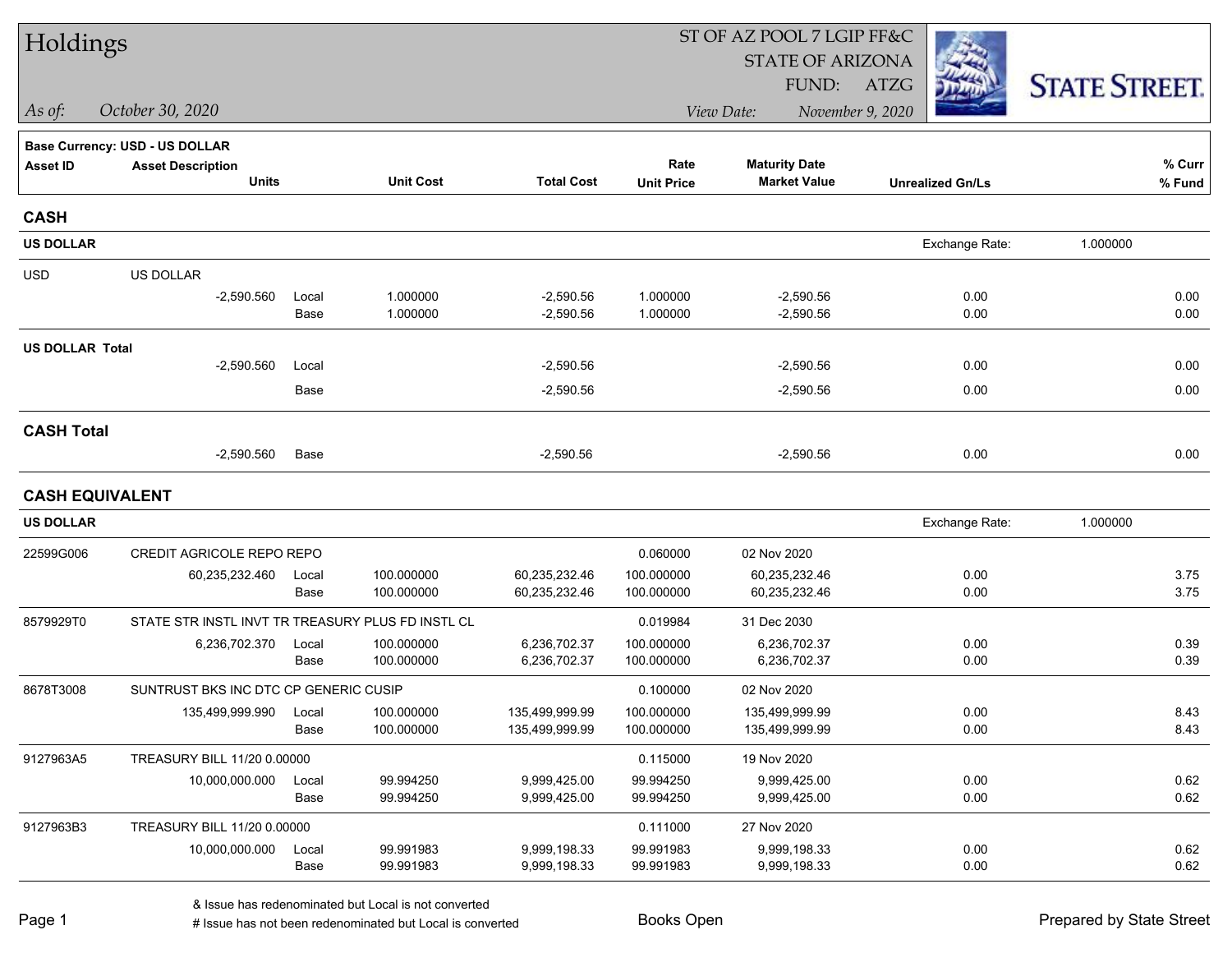| Holdings        |                                          |               |                        |                                |                           | ST OF AZ POOL 7 LGIP FF&C<br><b>STATE OF ARIZONA</b><br>FUND: | ATZG                    | <b>STATE STREET.</b> |
|-----------------|------------------------------------------|---------------|------------------------|--------------------------------|---------------------------|---------------------------------------------------------------|-------------------------|----------------------|
| $\vert$ As of:  | October 30, 2020                         |               |                        |                                |                           | View Date:<br>November 9, 2020                                |                         |                      |
|                 | <b>Base Currency: USD - US DOLLAR</b>    |               |                        |                                |                           |                                                               |                         |                      |
| <b>Asset ID</b> | <b>Asset Description</b><br><b>Units</b> |               | <b>Unit Cost</b>       | <b>Total Cost</b>              | Rate<br><b>Unit Price</b> | <b>Maturity Date</b><br><b>Market Value</b>                   | <b>Unrealized Gn/Ls</b> | % Curr<br>% Fund     |
| 9127963L1       | TREASURY BILL 12/20 0.00000              |               |                        |                                | 0.093000                  | 24 Dec 2020                                                   |                         |                      |
|                 | 10,000,000.000                           | Local<br>Base | 99.986308<br>99.986308 | 9,998,630.83<br>9,998,630.83   | 99.986308<br>99.986308    | 9,998,630.83<br>9,998,630.83                                  | 0.00<br>0.00            | 0.62<br>0.62         |
| 9127963T4       | TREASURY BILL 01/21 0.00000              |               |                        |                                | 0.116300                  | 07 Jan 2021                                                   |                         |                      |
|                 | 10,000,000.000                           | Local<br>Base | 99.978355<br>99.978355 | 9,997,835.53<br>9,997,835.53   | 99.978355<br>99.978355    | 9,997,835.53<br>9,997,835.53                                  | 0.00<br>0.00            | 0.62<br>0.62         |
| 9127963W7       | TREASURY BILL 02/21 0.00000              |               |                        |                                | 0.101900                  | 04 Feb 2021                                                   |                         |                      |
|                 | 10,000,000.000                           | Local<br>Base | 99.973110<br>99.973110 | 9,997,310.97<br>9,997,310.97   | 99.973110<br>99.973110    | 9,997,310.97<br>9,997,310.97                                  | 0.00<br>0.00            | 0.62<br>0.62         |
| 9127964C0       | TREASURY BILL 02/21 0.00000              |               |                        |                                | 0.106900                  | 11 Feb 2021                                                   |                         |                      |
|                 | 10,000,000.000                           | Local<br>Base | 99.969712<br>99.969712 | 9,996,971.17<br>9,996,971.17   | 99.969712<br>99.969712    | 9,996,971.17<br>9,996,971.17                                  | 0.00<br>0.00            | 0.62<br>0.62         |
| 9127964D8       | TREASURY BILL 02/21 0.00000              |               |                        |                                | 0.106000                  | 18 Feb 2021                                                   |                         |                      |
|                 | 10,000,000.000                           | Local<br>Base | 99.967906<br>99.967906 | 9,996,790.55<br>9,996,790.55   | 99.967906<br>99.967906    | 9,996,790.55<br>9,996,790.55                                  | 0.00<br>0.00            | 0.62<br>0.62         |
| 9127964M8       | TREASURY BILL 03/21 0.00000              |               |                        |                                | 0.120000                  | 11 Mar 2021                                                   |                         |                      |
|                 | 10,000,000.000                           | Local<br>Base | 99.956667<br>99.956667 | 9,995,666.67<br>9,995,666.67   | 99.956667<br>99.956667    | 9,995,666.67<br>9,995,666.67                                  | 0.00<br>0.00            | 0.62<br>0.62         |
| 9127964U0       | TREASURY BILL 12/20 0.00000              |               |                        |                                | 0.091900                  | 01 Dec 2020                                                   |                         |                      |
|                 | 10,000,000.000                           | Local<br>Base | 99.992342<br>99.992342 | 9,999,234.17<br>9,999,234.17   | 99.992342<br>99.992342    | 9,999,234.17<br>9,999,234.17                                  | 0.00<br>0.00            | 0.62<br>0.62         |
| 912796TP4       | TREASURY BILL 11/20 0.00000              |               |                        |                                | 0.095000                  | 05 Nov 2020                                                   |                         |                      |
|                 | 20,000,000.000                           | Local<br>Base | 99.998944<br>99.998944 | 19,999,788.89<br>19,999,788.89 | 99.998944<br>99.998944    | 19,999,788.89<br>19,999,788.89                                | 0.00<br>0.00            | 1.24<br>1.24         |
| 912796TY5       | TREASURY BILL 12/20 0.00000              |               |                        |                                | 0.116000                  | 31 Dec 2020                                                   |                         |                      |
|                 | 50,000,000.000                           | Local<br>Base | 99.979700<br>99.979700 | 49,989,850.00<br>49,989,850.00 | 99.979700<br>99.979700    | 49,989,850.00<br>49,989,850.00                                | 0.00<br>0.00            | 3.11<br>3.11         |
| 912796UC1       | TREASURY BILL 01/21 0.00000              |               |                        |                                | 0.095500                  | 28 Jan 2021                                                   |                         |                      |
|                 | 10,000,000.000                           | Local<br>Base | 99.976656<br>99.976656 | 9,997,665.55<br>9,997,665.55   | 99.976656<br>99.976656    | 9,997,665.55<br>9,997,665.55                                  | 0.00<br>0.00            | 0.62<br>0.62         |

ST OF AZ POOL 7 LGIP FF&C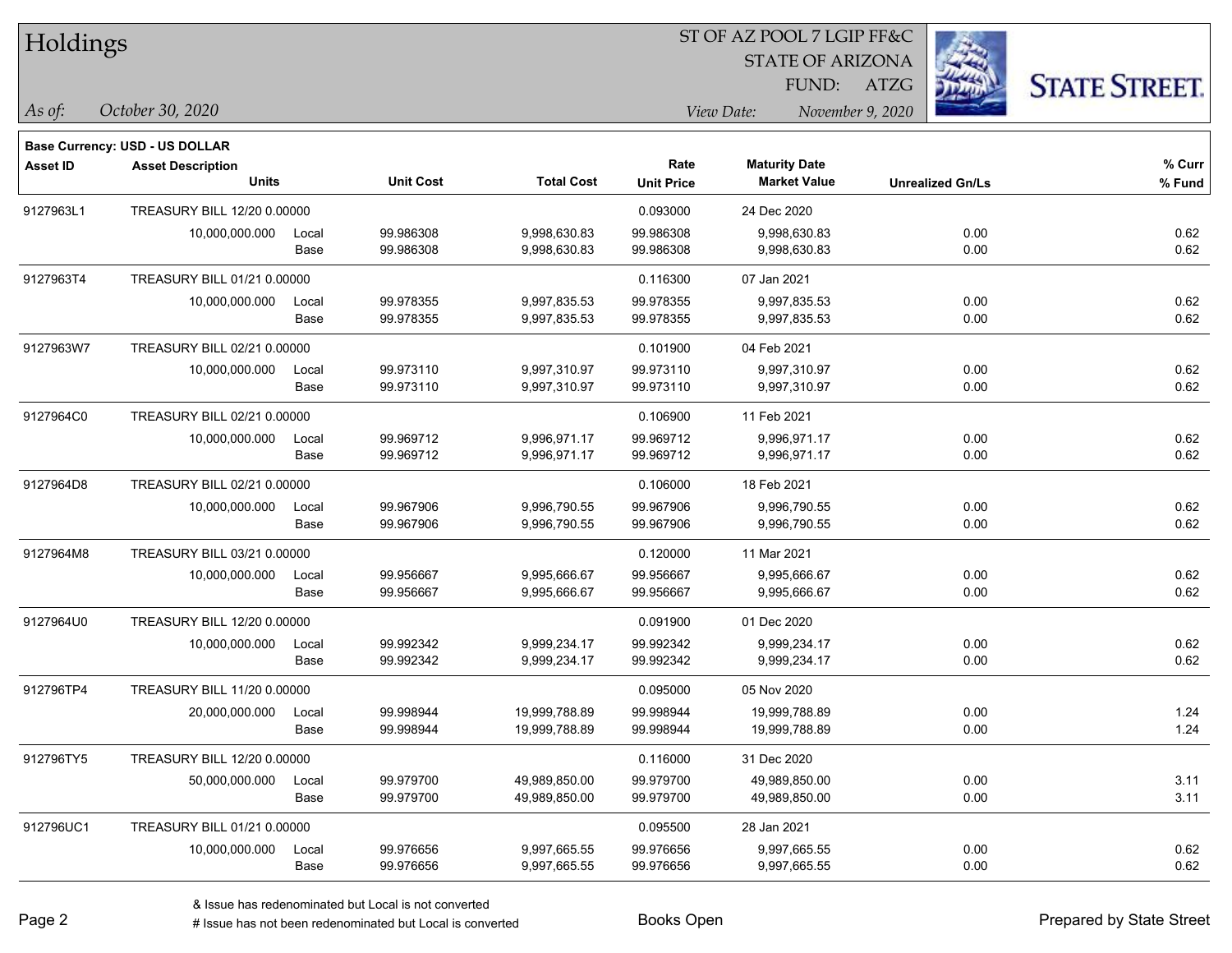| Holdings               |                                                 |               |                                                           |                              |                        | ST OF AZ POOL 7 LGIP FF&C      |                         |                          |  |
|------------------------|-------------------------------------------------|---------------|-----------------------------------------------------------|------------------------------|------------------------|--------------------------------|-------------------------|--------------------------|--|
|                        |                                                 |               |                                                           |                              |                        | <b>STATE OF ARIZONA</b>        |                         |                          |  |
|                        |                                                 |               |                                                           |                              |                        | FUND:                          | <b>ATZG</b>             | <b>STATE STREET.</b>     |  |
| As of:                 | October 30, 2020                                |               |                                                           |                              |                        | November 9, 2020<br>View Date: |                         |                          |  |
|                        | Base Currency: USD - US DOLLAR                  |               |                                                           |                              |                        |                                |                         |                          |  |
| <b>Asset ID</b>        | <b>Asset Description</b>                        |               |                                                           |                              | Rate                   | <b>Maturity Date</b>           |                         | % Curr                   |  |
|                        | <b>Units</b>                                    |               | <b>Unit Cost</b>                                          | <b>Total Cost</b>            | <b>Unit Price</b>      | <b>Market Value</b>            | <b>Unrealized Gn/Ls</b> | % Fund                   |  |
| 912796XE4              | TREASURY BILL 02/21 0.00000                     |               |                                                           |                              | 0.167500               | 25 Feb 2021                    |                         |                          |  |
|                        | 10,000,000.000                                  | Local<br>Base | 99.946028<br>99.946028                                    | 9,994,602.78<br>9,994,602.78 | 99.946028<br>99.946028 | 9,994,602.78<br>9,994,602.78   | 0.00<br>0.00            | 0.62<br>0.62             |  |
| 921FRK000              | BMO TRIPARTY MTGE CLAS/ISIT/RTRP MATU//20121224 |               |                                                           |                              | 0.060000               | 02 Nov 2020                    |                         |                          |  |
|                        | 49,999,999.990                                  | Local         | 100.000000                                                | 49,999,999.99                | 100.000000             | 49,999,999.99                  | 0.00                    | 3.11                     |  |
|                        |                                                 | Base          | 100.000000                                                | 49,999,999.99                | 100.000000             | 49,999,999.99                  | 0.00                    | 3.11                     |  |
| 921FRK000              | BMO TRIPARTY MTGE CLAS/ISIT/RTRP MATU//20121224 |               |                                                           |                              | 0.090000               | 19 Nov 2020                    |                         |                          |  |
|                        | 15,000,000.000                                  | Local         | 100.000000                                                | 15,000,000.00                | 100.000000             | 15,000,000.00                  | 0.00                    | 0.93                     |  |
|                        |                                                 | Base          | 100.000000                                                | 15,000,000.00                | 100.000000             | 15,000,000.00                  | 0.00                    | 0.93                     |  |
| 926NKW009              | AMHERST PIERPONT 04/15 VAR                      |               |                                                           |                              | 0.090000               | 09 Nov 2020                    |                         |                          |  |
|                        | 10,000,000.000                                  | Local         | 100.000000                                                | 10,000,000.00                | 100.000000             | 10,000,000.00                  | 0.00                    | 0.62                     |  |
|                        |                                                 | Base          | 100.000000                                                | 10,000,000.00                | 100.000000             | 10,000,000.00                  | 0.00                    | 0.62                     |  |
| 979QHR003              | SOUTH STREET REPO                               |               |                                                           |                              | 0.100000               | 02 Nov 2020                    |                         |                          |  |
|                        | 25,000,000.000                                  | Local         | 100.000000                                                | 25,000,000.00                | 100.000000             | 25,000,000.00                  | 0.00                    | 1.56                     |  |
|                        |                                                 | Base          | 100.000000                                                | 25,000,000.00                | 100.000000             | 25,000,000.00                  | 0.00                    | 1.56                     |  |
| 979RFJ001              | ALLIANCE BANK OF ARIZONA MONEY                  |               |                                                           |                              | 1.260000               | 01 Nov 2020                    |                         |                          |  |
|                        | 2,535.380                                       | Local<br>Base | 100.000000<br>100.000000                                  | 2,535.38                     | 100.000000             | 2,535.38                       | 0.00<br>0.00            | 0.00<br>0.00             |  |
|                        |                                                 |               |                                                           | 2,535.38                     | 100.000000             | 2,535.38                       |                         |                          |  |
| <b>US DOLLAR Total</b> | 481,974,470.190                                 | Local         |                                                           | 481,937,440.63               |                        | 481,937,440.63                 | 0.00                    | 29.99                    |  |
|                        |                                                 | Base          |                                                           | 481,937,440.63               |                        | 481,937,440.63                 | 0.00                    | 29.99                    |  |
|                        |                                                 |               |                                                           |                              |                        |                                |                         |                          |  |
|                        | <b>CASH EQUIVALENT Total</b>                    |               |                                                           |                              |                        |                                |                         |                          |  |
|                        | 481,974,470.190                                 | Base          |                                                           | 481,937,440.63               |                        | 481,937,440.63                 | 0.00                    | 29.99                    |  |
| <b>FIXED INCOME</b>    |                                                 |               |                                                           |                              |                        |                                |                         |                          |  |
| <b>US DOLLAR</b>       |                                                 |               |                                                           |                              |                        |                                | Exchange Rate:          | 1.000000                 |  |
| 9127962F5              | TREASURY BILL 03/21 0.00000                     |               |                                                           |                              |                        | 25 Mar 2021                    |                         |                          |  |
|                        | 10,000,000.000                                  | Local         | 99.955000                                                 | 9,995,500.00                 | 99.962264              | 9,996,226.40                   | 726.40                  | 0.62                     |  |
|                        |                                                 | Base          | 99.955000                                                 | 9,995,500.00                 | 99.962264              | 9,996,226.40                   | 726.40                  | 0.62                     |  |
|                        |                                                 |               | & Issue has redenominated but Local is not converted      |                              |                        |                                |                         |                          |  |
| Page 3                 |                                                 |               | # Issue has not been redenominated but Local is converted |                              | <b>Books Open</b>      |                                |                         | Prepared by State Street |  |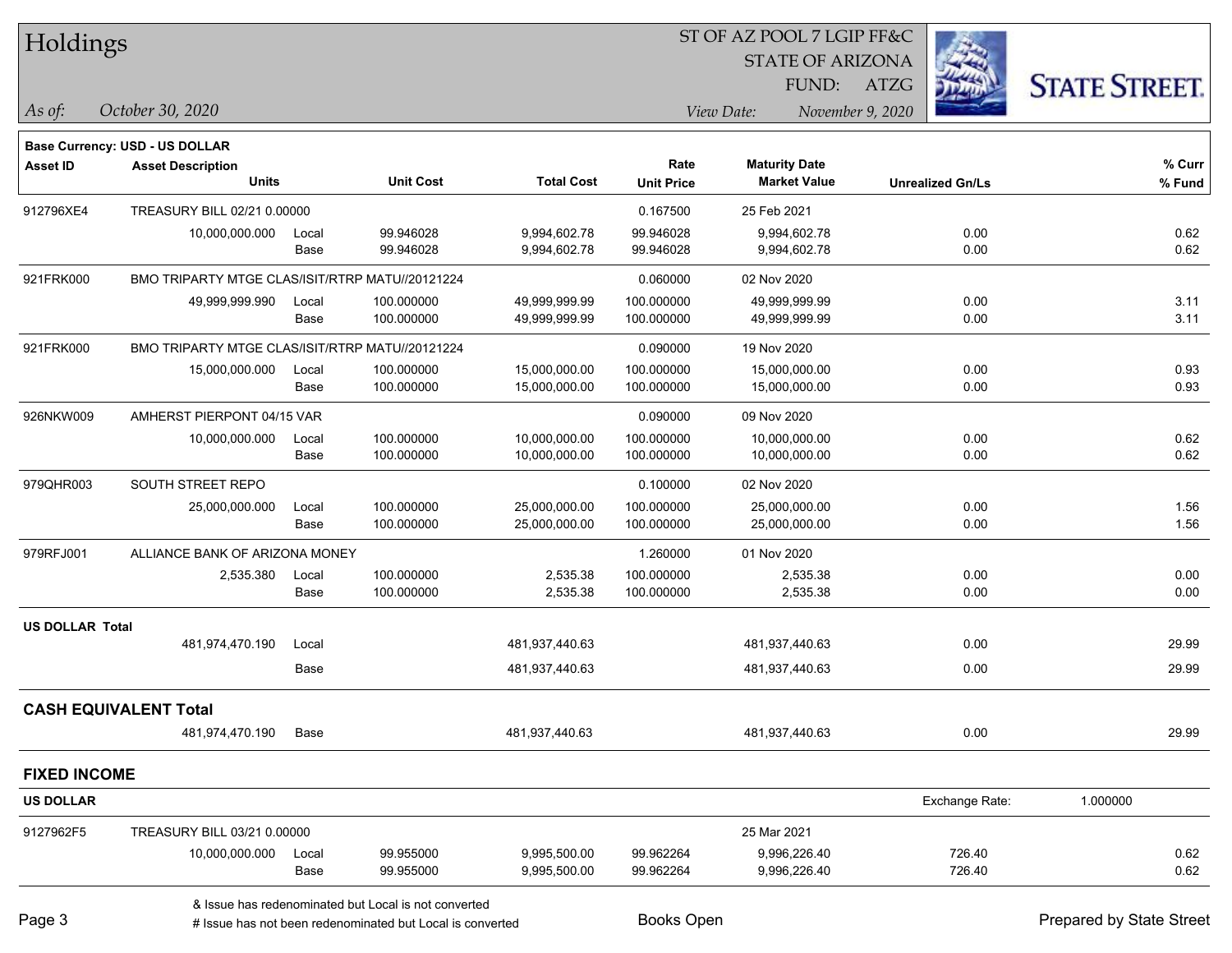| Holdings        |                                       |               |                        | ST OF AZ POOL 7 LGIP FF&C      |                        |                                |                         |                      |  |  |
|-----------------|---------------------------------------|---------------|------------------------|--------------------------------|------------------------|--------------------------------|-------------------------|----------------------|--|--|
|                 |                                       |               |                        |                                |                        | <b>STATE OF ARIZONA</b>        |                         |                      |  |  |
|                 |                                       |               |                        |                                |                        | FUND:                          | <b>ATZG</b>             | <b>STATE STREET.</b> |  |  |
| $\vert$ As of:  | October 30, 2020                      |               |                        |                                |                        | View Date:<br>November 9, 2020 |                         |                      |  |  |
|                 | <b>Base Currency: USD - US DOLLAR</b> |               |                        |                                |                        |                                |                         |                      |  |  |
| <b>Asset ID</b> | <b>Asset Description</b>              |               |                        |                                | Rate                   | <b>Maturity Date</b>           |                         | % Curr               |  |  |
|                 | <b>Units</b>                          |               | <b>Unit Cost</b>       | <b>Total Cost</b>              | <b>Unit Price</b>      | <b>Market Value</b>            | <b>Unrealized Gn/Ls</b> | % Fund               |  |  |
| 9127962J7       | TREASURY BILL 10/20 0.00000           |               |                        |                                |                        | 01 Oct 2020                    |                         |                      |  |  |
|                 | 0.000                                 | Local         | 0.000000               | $-0.07$                        | 0.000000               | 0.00                           | 0.07                    | 0.00                 |  |  |
|                 |                                       | Base          | 0.000000               | $-0.07$                        | 0.000000               | 0.00                           | 0.07                    | 0.00                 |  |  |
| 9127962Q1       | TREASURY BILL 04/21 0.00000           |               |                        |                                |                        | 22 Apr 2021                    |                         |                      |  |  |
|                 | 10,000,000.000                        | Local         | 99.946202              | 9,994,620.18                   | 99.951629              | 9,995,162.90                   | 542.72                  | 0.62                 |  |  |
|                 |                                       | Base          | 99.946202              | 9,994,620.18                   | 99.951629              | 9,995,162.90                   | 542.72                  | 0.62                 |  |  |
| 9127962R9       | TREASURY BILL 10/20 0.00000           |               |                        |                                |                        | 15 Oct 2020                    |                         |                      |  |  |
|                 | 0.000                                 | Local         | 0.000000               | $-163.89$                      | 0.000000               | 0.00                           | 163.89                  | 0.00                 |  |  |
|                 |                                       | Base          | 0.000000               | $-163.89$                      | 0.000000               | 0.00                           | 163.89                  | 0.00                 |  |  |
| 9127962Z1       | TREASURY BILL 11/20 0.00000           |               |                        |                                | 0.010000               | 12 Nov 2020                    |                         |                      |  |  |
|                 | 50,000,000.000                        | Local         | 99.996705              | 49,998,352.42                  | 99.997986              | 49,998,993.00                  | 640.58                  | 3.11                 |  |  |
|                 |                                       | Base          | 99.996705              | 49,998,352.42                  | 99.997986              | 49,998,993.00                  | 640.58                  | 3.11                 |  |  |
| 9127963A5       | TREASURY BILL 11/20 0.00000           |               |                        |                                | 0.010000               | 19 Nov 2020                    |                         |                      |  |  |
|                 | 40,000,000.000                        | Local         | 99.994281              | 39,997,712.48                  | 99.996222              | 39,998,488.80                  | 776.32                  | 2.49                 |  |  |
|                 |                                       | Base          | 99.994281              | 39,997,712.48                  | 99.996222              | 39,998,488.80                  | 776.32                  | 2.49                 |  |  |
| 9127963B3       | TREASURY BILL 11/20 0.00000           |               |                        |                                |                        | 27 Nov 2020                    |                         |                      |  |  |
|                 | 40,000,000.000                        | Local         | 99.991026              | 39,996,410.58                  | 99.994271              | 39,997,708.40                  | 1,297.82                | 2.49                 |  |  |
|                 |                                       | Base          | 99.991026              | 39,996,410.58                  | 99.994271              | 39,997,708.40                  | 1,297.82                | 2.49                 |  |  |
| 9127963C1       | TREASURY BILL 07/20 0.00000           |               |                        |                                | 0.010000               | 07 Jul 2020                    |                         |                      |  |  |
|                 | 0.000                                 | Local         | 0.000000               | 2,945.91                       | 0.000000               | 0.00                           | $-2,945.91$             | 0.00                 |  |  |
|                 |                                       | Base          | 0.000000               | 2,945.91                       | 0.000000               | 0.00                           | $-2,945.91$             | 0.00                 |  |  |
| 9127963F4       | TREASURY BILL 07/20 0.00000           |               |                        |                                | 0.010000               | 21 Jul 2020                    |                         |                      |  |  |
|                 | 0.000                                 | Local         | 0.000000               | $-0.01$                        | 0.000000               | 0.00                           | 0.01                    | 0.00                 |  |  |
|                 |                                       | Base          | 0.000000               | $-0.01$                        | 0.000000               | 0.00                           | 0.01                    | 0.00                 |  |  |
| 9127963G2       | TREASURY BILL 07/20 0.00000           |               |                        |                                | 0.010000               | 28 Jul 2020                    |                         |                      |  |  |
|                 | 0.000                                 | Local         | 0.000000               | $-0.04$                        | 0.000000               | 0.00                           | 0.04                    | 0.00                 |  |  |
|                 |                                       | Base          | 0.000000               | $-0.04$                        | 0.000000               | 0.00                           | 0.04                    | 0.00                 |  |  |
| 9127963J6       | TREASURY BILL 12/20 0.00000           |               |                        |                                |                        | 10 Dec 2020                    |                         |                      |  |  |
|                 | 30,000,000.000                        | Local<br>Base | 99.985909<br>99.985909 | 29,995,772.83<br>29,995,772.83 | 99.990500<br>99.990500 | 29,997,150.00<br>29,997,150.00 | 1,377.17<br>1,377.17    | 1.87<br>1.87         |  |  |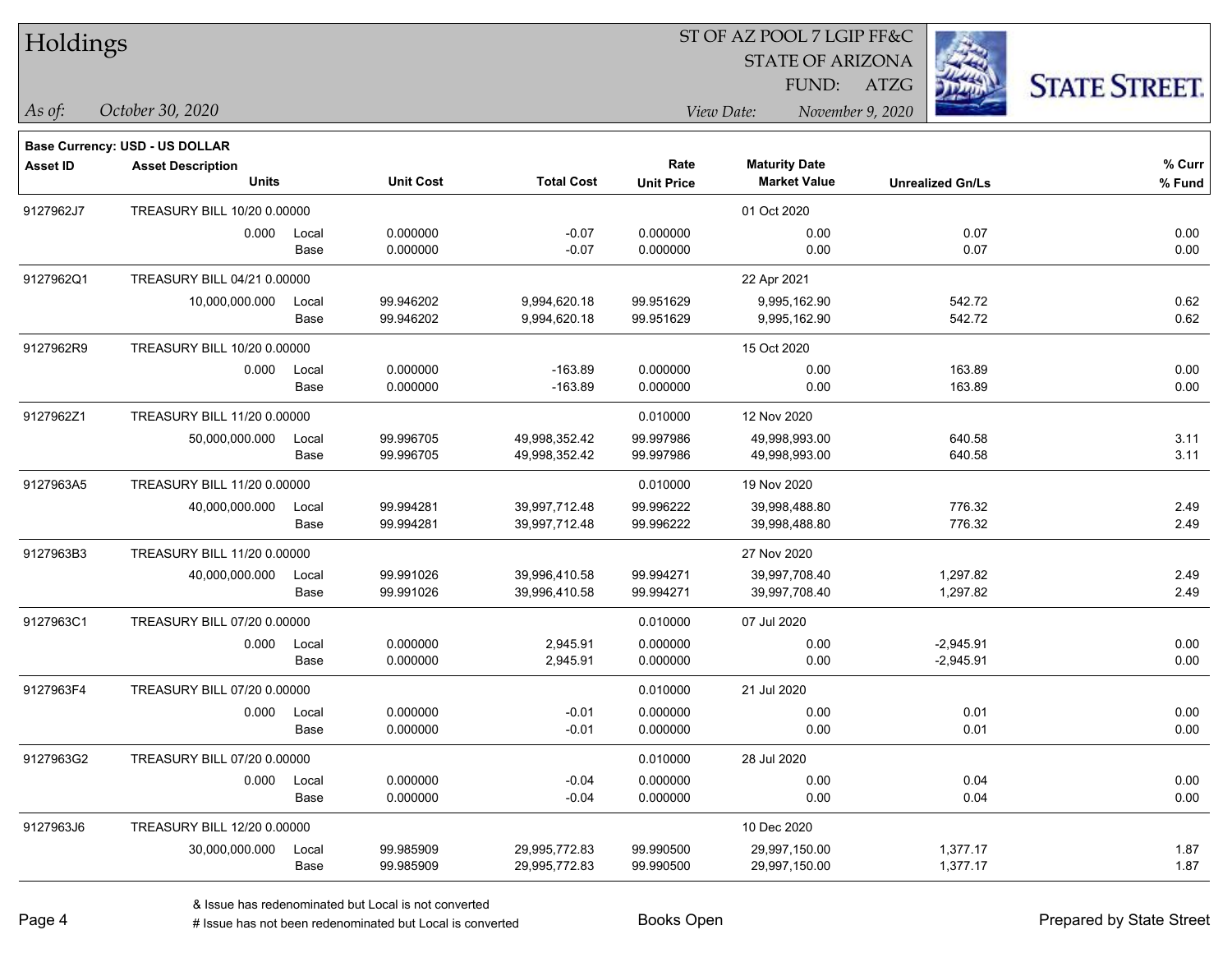| Holdings        |                                       |       |                  |                   |                         |                      |                         |                      |  |
|-----------------|---------------------------------------|-------|------------------|-------------------|-------------------------|----------------------|-------------------------|----------------------|--|
|                 |                                       |       |                  |                   | <b>STATE OF ARIZONA</b> |                      |                         |                      |  |
|                 |                                       |       |                  |                   |                         | FUND:                | ATZG                    | <b>STATE STREET.</b> |  |
| $\vert$ As of:  | October 30, 2020                      |       |                  |                   |                         | View Date:           | November 9, 2020        |                      |  |
|                 | <b>Base Currency: USD - US DOLLAR</b> |       |                  |                   |                         |                      |                         |                      |  |
| <b>Asset ID</b> | <b>Asset Description</b>              |       |                  |                   | Rate                    | <b>Maturity Date</b> |                         | % Curr               |  |
|                 | <b>Units</b>                          |       | <b>Unit Cost</b> | <b>Total Cost</b> | <b>Unit Price</b>       | <b>Market Value</b>  | <b>Unrealized Gn/Ls</b> | % Fund               |  |
| 9127963K3       | TREASURY BILL 12/20 0.00000           |       |                  |                   | 0.010000                | 17 Dec 2020          |                         |                      |  |
|                 | 20,000,000.000                        | Local | 99.981472        | 19,996,294.48     | 99.989062               | 19,997,812.40        | 1,517.92                | 1.24                 |  |
|                 |                                       | Base  | 99.981472        | 19,996,294.48     | 99.989062               | 19,997,812.40        | 1,517.92                | 1.24                 |  |
| 9127963L1       | TREASURY BILL 12/20 0.00000           |       |                  |                   | 0.010000                | 24 Dec 2020          |                         |                      |  |
|                 | 50,000,000.000                        | Local | 99.985646        | 49,992,822.87     | 99.987361               | 49,993,680.50        | 857.63                  | 3.11                 |  |
|                 |                                       | Base  | 99.985646        | 49,992,822.87     | 99.987361               | 49,993,680.50        | 857.63                  | 3.11                 |  |
| 9127963M9       | TREASURY BILL 08/20 0.00000           |       |                  |                   | 0.010000                | 04 Aug 2020          |                         |                      |  |
|                 | 0.000                                 | Local | 0.000000         | 3,766.02          | 0.000000                | 0.00                 | $-3,766.02$             | 0.00                 |  |
|                 |                                       | Base  | 0.000000         | 3,766.02          | 0.000000                | 0.00                 | $-3,766.02$             | 0.00                 |  |
| 9127963P2       | TREASURY BILL 08/20 0.00000           |       |                  |                   | 0.010000                | 18 Aug 2020          |                         |                      |  |
|                 | 0.000                                 | Local | 0.000000         | $-0.02$           | 0.000000                | 0.00                 | 0.02                    | 0.00                 |  |
|                 |                                       | Base  | 0.000000         | $-0.02$           | 0.000000                | 0.00                 | 0.02                    | 0.00                 |  |
| 9127963Q0       | TREASURY BILL 08/20 0.00000           |       |                  |                   |                         | 25 Aug 2020          |                         |                      |  |
|                 | 0.000                                 | Local | 0.000000         | $-0.03$           | 0.000000                | 0.00                 | 0.03                    | 0.00                 |  |
|                 |                                       | Base  | 0.000000         | $-0.03$           | 0.000000                | 0.00                 | 0.03                    | 0.00                 |  |
| 9127963R8       | TREASURY BILL 09/20 0.00000           |       |                  |                   | 0.010000                | 01 Sep 2020          |                         |                      |  |
|                 | 0.000                                 | Local | 0.000000         | $-0.01$           | 0.000000                | 0.00                 | 0.01                    | 0.00                 |  |
|                 |                                       | Base  | 0.000000         | $-0.01$           | 0.000000                | 0.00                 | 0.01                    | 0.00                 |  |
| 9127963T4       | TREASURY BILL 01/21 0.00000           |       |                  |                   | 0.010000                | 07 Jan 2021          |                         |                      |  |
|                 | 40,000,000.000                        | Local | 99.979593        | 39,991,837.16     | 99.984417               | 39,993,766.80        | 1,929.64                | 2.49                 |  |
|                 |                                       | Base  | 99.979593        | 39,991,837.16     | 99.984417               | 39,993,766.80        | 1,929.64                | 2.49                 |  |
| 9127963U1       | TREASURY BILL 01/21 0.00000           |       |                  |                   | 0.010000                | 14 Jan 2021          |                         |                      |  |
|                 | 40,000,000.000 Local                  |       | 99.977003        | 39,990,801.35     | 99.982967               | 39,993,186.80        | 2,385.45                | 2.49                 |  |
|                 |                                       | Base  | 99.977003        | 39,990,801.35     | 99.982967               | 39,993,186.80        | 2,385.45                | 2.49                 |  |
| 9127963V9       | TREASURY BILL 01/21 0.00000           |       |                  |                   | 0.010000                | 21 Jan 2021          |                         |                      |  |
|                 | 50,000,000.000                        | Local | 99.975992        | 49,987,996.15     | 99.980778               | 49,990,389.00        | 2,392.85                | 3.11                 |  |
|                 |                                       | Base  | 99.975992        | 49,987,996.15     | 99.980778               | 49,990,389.00        | 2,392.85                | 3.11                 |  |
| 9127963W7       | TREASURY BILL 02/21 0.00000           |       |                  |                   | 0.010000                | 04 Feb 2021          |                         |                      |  |
|                 | 30,000,000.000                        | Local | 99.974667        | 29,992,399.97     | 99.974529               | 29,992,358.70        | $-41.27$                | 1.87                 |  |
|                 |                                       | Base  | 99.974667        | 29,992,399.97     | 99.974529               | 29,992,358.70        | $-41.27$                | 1.87                 |  |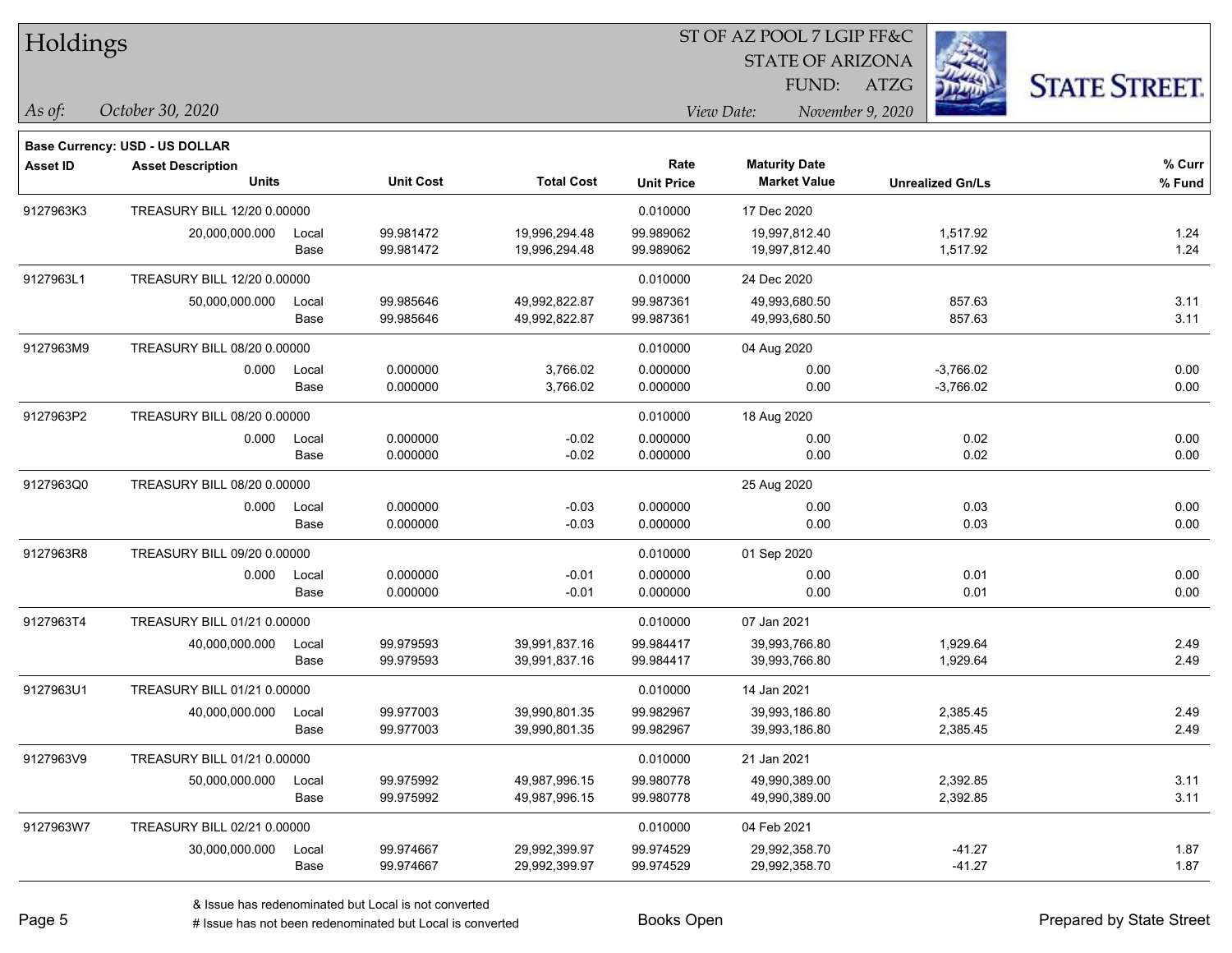| Holdings        |                                       |       |                  |                   |                   | ST OF AZ POOL 7 LGIP FF&C |                         |                      |
|-----------------|---------------------------------------|-------|------------------|-------------------|-------------------|---------------------------|-------------------------|----------------------|
|                 |                                       |       |                  |                   |                   | <b>STATE OF ARIZONA</b>   |                         |                      |
|                 |                                       |       |                  |                   |                   | FUND:                     | ATZG                    | <b>STATE STREET.</b> |
| $\vert$ As of:  | October 30, 2020                      |       |                  |                   |                   | View Date:                | November 9, 2020        |                      |
|                 | <b>Base Currency: USD - US DOLLAR</b> |       |                  |                   |                   |                           |                         |                      |
| <b>Asset ID</b> | <b>Asset Description</b>              |       |                  |                   | Rate              | <b>Maturity Date</b>      |                         | % Curr               |
|                 | <b>Units</b>                          |       | <b>Unit Cost</b> | <b>Total Cost</b> | <b>Unit Price</b> | <b>Market Value</b>       | <b>Unrealized Gn/Ls</b> | % Fund               |
| 9127963X5       | TREASURY BILL 09/20 0.00000           |       |                  |                   | 0.010000          | 08 Sep 2020               |                         |                      |
|                 | 0.000                                 | Local | 0.000000         | $-0.02$           | 0.000000          | 0.00                      | 0.02                    | 0.00                 |
|                 |                                       | Base  | 0.000000         | $-0.02$           | 0.000000          | 0.00                      | 0.02                    | 0.00                 |
| 9127964A4       | TREASURY BILL 09/20 0.00000           |       |                  |                   | 0.010000          | 29 Sep 2020               |                         |                      |
|                 | 0.000                                 | Local | 0.000000         | $-0.04$           | 0.000000          | 0.00                      | 0.04                    | 0.00                 |
|                 |                                       | Base  | 0.000000         | $-0.04$           | 0.000000          | 0.00                      | 0.04                    | 0.00                 |
| 9127964C0       | TREASURY BILL 02/21 0.00000           |       |                  |                   | 0.010000          | 11 Feb 2021               |                         |                      |
|                 | 10,000,000.000                        | Local | 99.967417        | 9,996,741.66      | 99.973698         | 9,997,369.80              | 628.14                  | 0.62                 |
|                 |                                       | Base  | 99.967417        | 9,996,741.66      | 99.973698         | 9,997,369.80              | 628.14                  | 0.62                 |
| 9127964D8       | TREASURY BILL 02/21 0.00000           |       |                  |                   | 0.010000          | 18 Feb 2021               |                         |                      |
|                 | 10,000,000.000                        | Local | 99.964424        | 9,996,442.35      | 99.970950         | 9,997,095.00              | 652.65                  | 0.62                 |
|                 |                                       | Base  | 99.964424        | 9,996,442.35      | 99.970950         | 9,997,095.00              | 652.65                  | 0.62                 |
| 9127964F3       | TREASURY BILL 03/21 0.00000           |       |                  |                   | 0.010000          | 04 Mar 2021               |                         |                      |
|                 | 10,000,000.000                        | Local | 99.962417        | 9,996,241.67      | 99.965264         | 9,996,526.40              | 284.73                  | 0.62                 |
|                 |                                       | Base  | 99.962417        | 9,996,241.67      | 99.965264         | 9,996,526.40              | 284.73                  | 0.62                 |
| 9127964J5       | TREASURY BILL 10/20 0.00000           |       |                  |                   |                   | 20 Oct 2020               |                         |                      |
|                 | 0.000                                 | Local | 0.000000         | $-0.04$           | 0.000000          | 0.00                      | 0.04                    | 0.00                 |
|                 |                                       | Base  | 0.000000         | $-0.04$           | 0.000000          | 0.00                      | 0.04                    | 0.00                 |
| 9127964K2       | TREASURY BILL 10/20 0.00000           |       |                  |                   |                   | 27 Oct 2020               |                         |                      |
|                 | 0.000                                 | Local | 0.000000         | $-0.06$           | 0.000000          | 0.00                      | 0.06                    | 0.00                 |
|                 |                                       | Base  | 0.000000         | $-0.06$           | 0.000000          | 0.00                      | 0.06                    | 0.00                 |
| 9127964M8       | TREASURY BILL 03/21 0.00000           |       |                  |                   | 0.010000          | 11 Mar 2021               |                         |                      |
|                 | 10,000,000.000                        | Local | 99.958472        | 9,995,847.21      | 99.966585         | 9,996,658.50              | 811.29                  | 0.62                 |
|                 |                                       | Base  | 99.958472        | 9,995,847.21      | 99.966585         | 9,996,658.50              | 811.29                  | 0.62                 |
| 9127964N6       | TREASURY BILL 03/21 0.00000           |       |                  |                   | 0.010000          | 18 Mar 2021               |                         |                      |
|                 | 10,000,000.000                        | Local | 99.953192        | 9,995,319.19      | 99.964111         | 9,996,411.10              | 1,091.91                | 0.62                 |
|                 |                                       | Base  | 99.953192        | 9,995,319.19      | 99.964111         | 9,996,411.10              | 1,091.91                | 0.62                 |
| 9127964P1       | TREASURY BILL 04/21 0.00000           |       |                  |                   | 0.010000          | 01 Apr 2021               |                         |                      |
|                 | 10,000,000.000                        | Local | 99.954910        | 9,995,490.99      | 99.960417         | 9,996,041.70              | 550.71                  | 0.62                 |
|                 |                                       | Base  | 99.954910        | 9,995,490.99      | 99.960417         | 9,996,041.70              | 550.71                  | 0.62                 |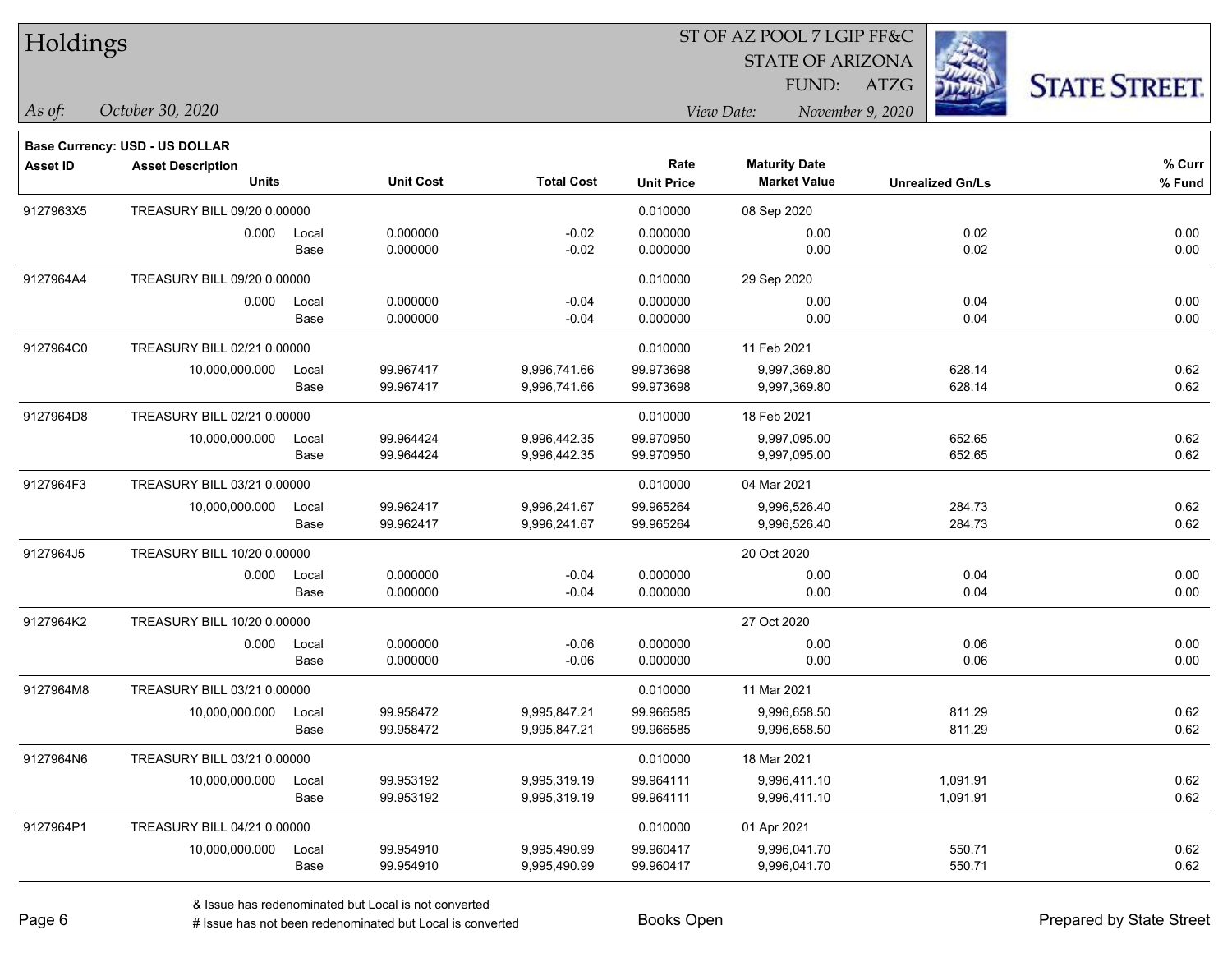| Holdings        |                                       |       |                  |                   |                   | ST OF AZ POOL 7 LGIP FF&C      |                         |                      |
|-----------------|---------------------------------------|-------|------------------|-------------------|-------------------|--------------------------------|-------------------------|----------------------|
|                 |                                       |       |                  |                   |                   | <b>STATE OF ARIZONA</b>        |                         |                      |
|                 |                                       |       |                  |                   |                   | FUND:                          | <b>ATZG</b>             | <b>STATE STREET.</b> |
| As of:          | October 30, 2020                      |       |                  |                   |                   | View Date:<br>November 9, 2020 |                         |                      |
|                 | <b>Base Currency: USD - US DOLLAR</b> |       |                  |                   |                   |                                |                         |                      |
| <b>Asset ID</b> | <b>Asset Description</b>              |       |                  |                   | Rate              | <b>Maturity Date</b>           |                         | $%$ Curr             |
|                 | <b>Units</b>                          |       | <b>Unit Cost</b> | <b>Total Cost</b> | <b>Unit Price</b> | <b>Market Value</b>            | <b>Unrealized Gn/Ls</b> | % Fund               |
| 9127964Q9       | TREASURY BILL 11/20 0.00000           |       |                  |                   | 0.010000          | 03 Nov 2020                    |                         |                      |
|                 | 30,000,000.000                        | Local | 99.999296        | 29,999,788.73     | 99.999831         | 29,999,949.30                  | 160.57                  | 1.87                 |
|                 |                                       | Base  | 99.999296        | 29,999,788.73     | 99.999831         | 29,999,949.30                  | 160.57                  | 1.87                 |
| 9127964R7       | TREASURY BILL 11/20 0.00000           |       |                  |                   | 0.010000          | 10 Nov 2020                    |                         |                      |
|                 | 30,000,000.000                        | Local | 99.996800        | 29,999,039.99     | 99.998611         | 29,999,583.30                  | 543.31                  | 1.87                 |
|                 |                                       | Base  | 99.996800        | 29,999,039.99     | 99.998611         | 29,999,583.30                  | 543.31                  | 1.87                 |
| 9127964S5       | TREASURY BILL 11/20 0.00000           |       |                  |                   |                   | 17 Nov 2020                    |                         |                      |
|                 | 20,000,000.000                        | Local | 99.995555        | 19,999,111.09     | 99.997010         | 19,999,402.00                  | 290.91                  | 1.24                 |
|                 |                                       | Base  | 99.995555        | 19,999,111.09     | 99.997010         | 19,999,402.00                  | 290.91                  | 1.24                 |
| 9127964T3       | TREASURY BILL 11/20 0.00000           |       |                  |                   | 0.010000          | 24 Nov 2020                    |                         |                      |
|                 | 40,000,000.000                        | Local | 99.993739        | 39,997,495.56     | 99.994958         | 39,997,983.20                  | 487.64                  | 2.49                 |
|                 |                                       | Base  | 99.993739        | 39,997,495.56     | 99.994958         | 39,997,983.20                  | 487.64                  | 2.49                 |
| 9127964U0       | TREASURY BILL 12/20 0.00000           |       |                  |                   |                   | 01 Dec 2020                    |                         |                      |
|                 | 20,000,000.000                        | Local | 99.991167        | 19,998,233.33     | 99.993354         | 19,998,670.80                  | 437.47                  | 1.24                 |
|                 |                                       | Base  | 99.991167        | 19,998,233.33     | 99.993354         | 19,998,670.80                  | 437.47                  | 1.24                 |
| 9127964X4       | TREASURY BILL 04/21 0.00000           |       |                  |                   | 0.010000          | 08 Apr 2021                    |                         |                      |
|                 | 10,000,000.000                        | Local | 99.952820        | 9,995,281.96      | 99.958024         | 9,995,802.40                   | 520.44                  | 0.62                 |
|                 |                                       | Base  | 99.952820        | 9,995,281.96      | 99.958024         | 9,995,802.40                   | 520.44                  | 0.62                 |
| 9127964Y2       | TREASURY BILL 04/21 0.00000           |       |                  |                   | 0.010000          | 15 Apr 2021                    |                         |                      |
|                 | 10,000,000.000                        | Local | 99.949354        | 9,994,935.41      | 99.955583         | 9,995,558.30                   | 622.89                  | 0.62                 |
|                 |                                       | Base  | 99.949354        | 9,994,935.41      | 99.955583         | 9,995,558.30                   | 622.89                  | 0.62                 |
| 9127964Z9       | TREASURY BILL 04/21 0.00000           |       |                  |                   | 0.010000          | 29 Apr 2021                    |                         |                      |
|                 | 10,000,000.000                        | Local | 99.944063        | 9,994,406.25      | 99.946847         | 9,994,684.70                   | 278.45                  | 0.62                 |
|                 |                                       | Base  | 99.944063        | 9,994,406.25      | 99.946847         | 9,994,684.70                   | 278.45                  | 0.62                 |
| 9127965B1       | TREASURY BILL 12/20 0.00000           |       |                  |                   |                   | 08 Dec 2020                    |                         |                      |
|                 | 30,000,000.000                        | Local | 99.990202        | 29,997,060.48     | 99.991250         | 29,997,375.00                  | 314.52                  | 1.87                 |
|                 |                                       | Base  | 99.990202        | 29,997,060.48     | 99.991250         | 29,997,375.00                  | 314.52                  | 1.87                 |
| 9127965C9       | TREASURY BILL 12/20 0.00000           |       |                  |                   |                   | 15 Dec 2020                    |                         |                      |
|                 | 20,000,000.000                        | Local | 99.986556        | 19,997,311.11     | 99.989847         | 19,997,969.40                  | 658.29                  | 1.24                 |
|                 |                                       | Base  | 99.986556        | 19,997,311.11     | 99.989847         | 19,997,969.40                  | 658.29                  | 1.24                 |

 $\overline{\phantom{0}}$ 

 $\overline{\phantom{a}}$ 

 $\overline{\phantom{a}}$ 

 $\overline{\phantom{a}}$ 

 $\overline{\phantom{a}}$ 

 $\overline{\phantom{0}}$ 

 $\overline{a}$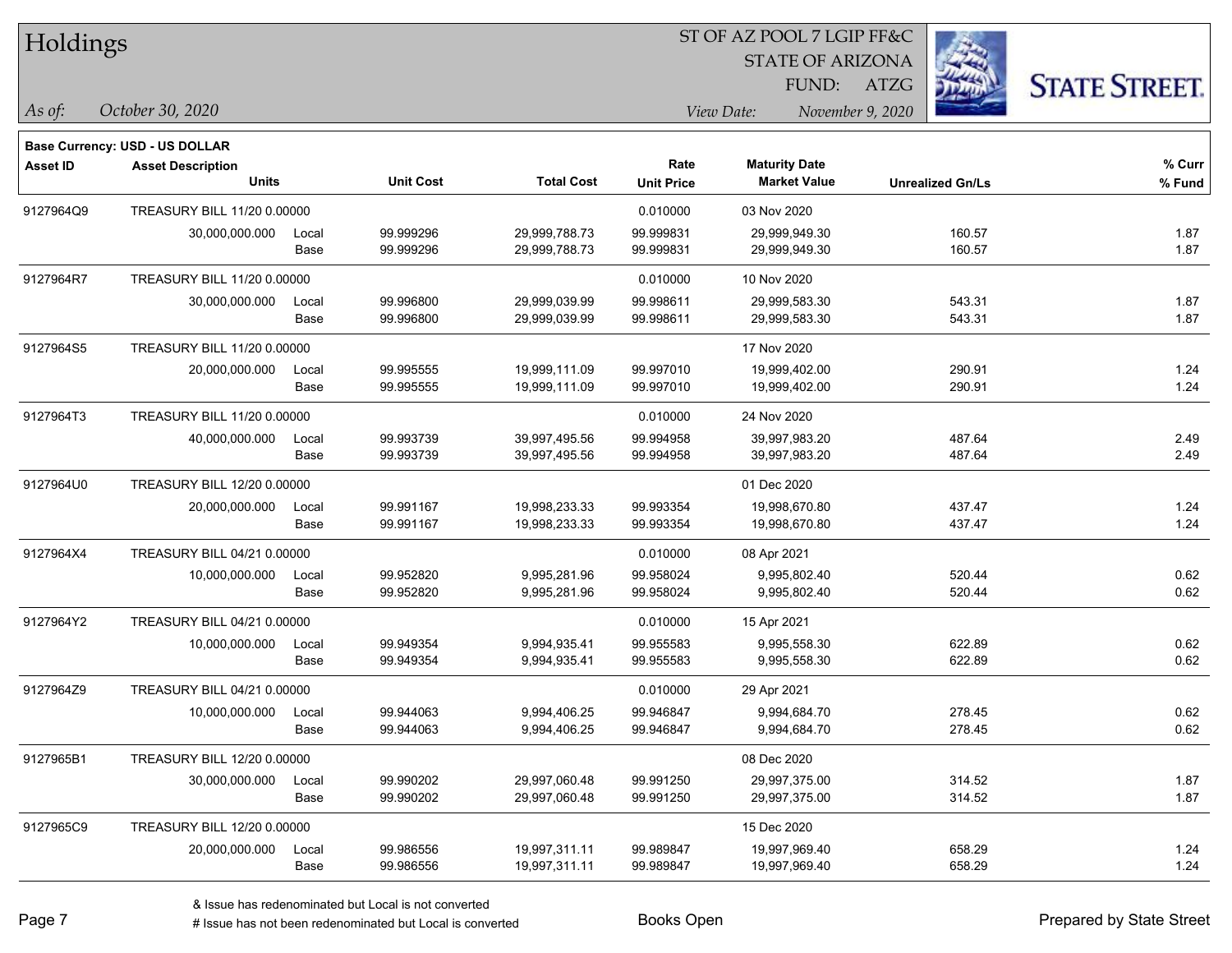| Holdings        |                                          |               |                        |                                |                           | ST OF AZ POOL 7 LGIP FF&C                   |                         |                      |
|-----------------|------------------------------------------|---------------|------------------------|--------------------------------|---------------------------|---------------------------------------------|-------------------------|----------------------|
|                 |                                          |               |                        |                                |                           | <b>STATE OF ARIZONA</b>                     |                         |                      |
|                 |                                          |               |                        |                                |                           | FUND:                                       | ATZG                    | <b>STATE STREET.</b> |
| As of:          | October 30, 2020                         |               |                        |                                |                           | View Date:<br>November 9, 2020              |                         |                      |
|                 |                                          |               |                        |                                |                           |                                             |                         |                      |
|                 | Base Currency: USD - US DOLLAR           |               |                        |                                |                           |                                             |                         |                      |
| <b>Asset ID</b> | <b>Asset Description</b><br><b>Units</b> |               | <b>Unit Cost</b>       | <b>Total Cost</b>              | Rate<br><b>Unit Price</b> | <b>Maturity Date</b><br><b>Market Value</b> | <b>Unrealized Gn/Ls</b> | % Curr<br>% Fund     |
|                 |                                          |               |                        |                                |                           |                                             |                         |                      |
| 9127965D7       | TREASURY BILL 12/20 0.00000              |               |                        |                                | 0.010000                  | 22 Dec 2020                                 |                         |                      |
|                 | 40,000,000.000                           | Local<br>Base | 99.982607<br>99.982607 | 39,993,042.74<br>39,993,042.74 | 99.987847<br>99.987847    | 39,995,138.80<br>39,995,138.80              | 2,096.06<br>2,096.06    | 2.49<br>2.49         |
|                 |                                          |               |                        |                                |                           |                                             |                         |                      |
| 9127965F2       | TREASURY BILL 12/20 0.00000              |               |                        |                                | 0.010000                  | 29 Dec 2020                                 |                         |                      |
|                 | 40,000,000.000                           | Local<br>Base | 99.981045<br>99.981045 | 39,992,418.11<br>39,992,418.11 | 99.985750<br>99.985750    | 39,994,300.00<br>39,994,300.00              | 1,881.89<br>1,881.89    | 2.49<br>2.49         |
|                 |                                          |               |                        |                                |                           |                                             |                         |                      |
| 912796A58       | TREASURY BILL 01/21 0.00000              |               |                        |                                |                           | 05 Jan 2021                                 |                         |                      |
|                 | 20,000,000.000                           | Local<br>Base | 99.982504<br>99.982504 | 19,996,500.84<br>19,996,500.84 | 99.984000<br>99.984000    | 19,996,800.00<br>19,996,800.00              | 299.16<br>299.16        | 1.24<br>1.24         |
|                 |                                          |               |                        |                                |                           |                                             |                         |                      |
| 912796A66       | CASH MGMT BILL 01/21 0.00000             |               |                        |                                | 0.010000                  | 12 Jan 2021                                 |                         |                      |
|                 | 20,000,000.000                           | Local<br>Base | 99.977740<br>99.977740 | 19,995,548.00<br>19,995,548.00 | 99.983236<br>99.983236    | 19,996,647.20<br>19,996,647.20              | 1,099.20<br>1,099.20    | 1.24<br>1.24         |
|                 |                                          |               |                        |                                |                           |                                             |                         |                      |
| 912796A74       | CASH MGMT BILL 01/21 0.00000             |               |                        |                                | 0.010000                  | 19 Jan 2021                                 |                         |                      |
|                 | 50,000,000.000                           | Local<br>Base | 99.978635<br>99.978635 | 49,989,317.46<br>49,989,317.46 | 99.981583<br>99.981583    | 49,990,791.50<br>49,990,791.50              | 1,474.04<br>1,474.04    | 3.11<br>3.11         |
|                 |                                          |               |                        |                                |                           |                                             |                         |                      |
| 912796A82       | CASH MGMT BILL 01/21 0.00000             |               |                        |                                | 0.010000                  | 26 Jan 2021                                 |                         |                      |
|                 | 50,000,000.000                           | Local         | 99.975437<br>99.975437 | 49,987,718.72                  | 99.966944                 | 49,983,472.00                               | $-4,246.72$             | 3.11<br>3.11         |
|                 |                                          | Base          |                        | 49,987,718.72                  | 99.966944                 | 49,983,472.00                               | $-4,246.72$             |                      |
| 912796B65       | CASH MGMT BILL 02/21 0.00000             |               |                        |                                |                           | 02 Feb 2021                                 |                         |                      |
|                 | 20,000,000.000                           | Local         | 99.972875              | 19,994,575.00                  | 99.975722                 | 19,995,144.40                               | 569.40                  | 1.24                 |
|                 |                                          | Base          | 99.972875              | 19,994,575.00                  | 99.975722                 | 19,995,144.40                               | 569.40                  | 1.24                 |
| 912796C80       | CASH MGMT BILL 03/21 0.00000             |               |                        |                                |                           | 16 Mar 2021                                 |                         |                      |
|                 | 10,000,000.000                           | Local         | 99.958750              | 9,995,875.00                   | 99.965383                 | 9,996,538.30                                | 663.30                  | 0.62                 |
|                 |                                          | Base          | 99.958750              | 9,995,875.00                   | 99.965383                 | 9,996,538.30                                | 663.30                  | 0.62                 |
| 912796C98       | CASH MGMT BILL 03/21 0.00000             |               |                        |                                | 0.010000                  | 23 Mar 2021                                 |                         |                      |
|                 | 20,000,000.000                           | Local         | 99.953850              | 19,990,770.00                  | 99.962792                 | 19,992,558.40                               | 1,788.40                | 1.24                 |
|                 |                                          | Base          | 99.953850              | 19,990,770.00                  | 99.962792                 | 19,992,558.40                               | 1,788.40                | 1.24                 |
| 912796D22       | CASH MGMT BILL 03/21 0.00000             |               |                        |                                | 0.010000                  | 30 Mar 2021                                 |                         |                      |
|                 | 20,000,000.000                           | Local         | 99.954596              | 19,990,919.28                  | 99.956833                 | 19,991,366.60                               | 447.32                  | 1.24                 |
|                 |                                          | Base          | 99.954596              | 19,990,919.28                  | 99.956833                 | 19,991,366.60                               | 447.32                  | 1.24                 |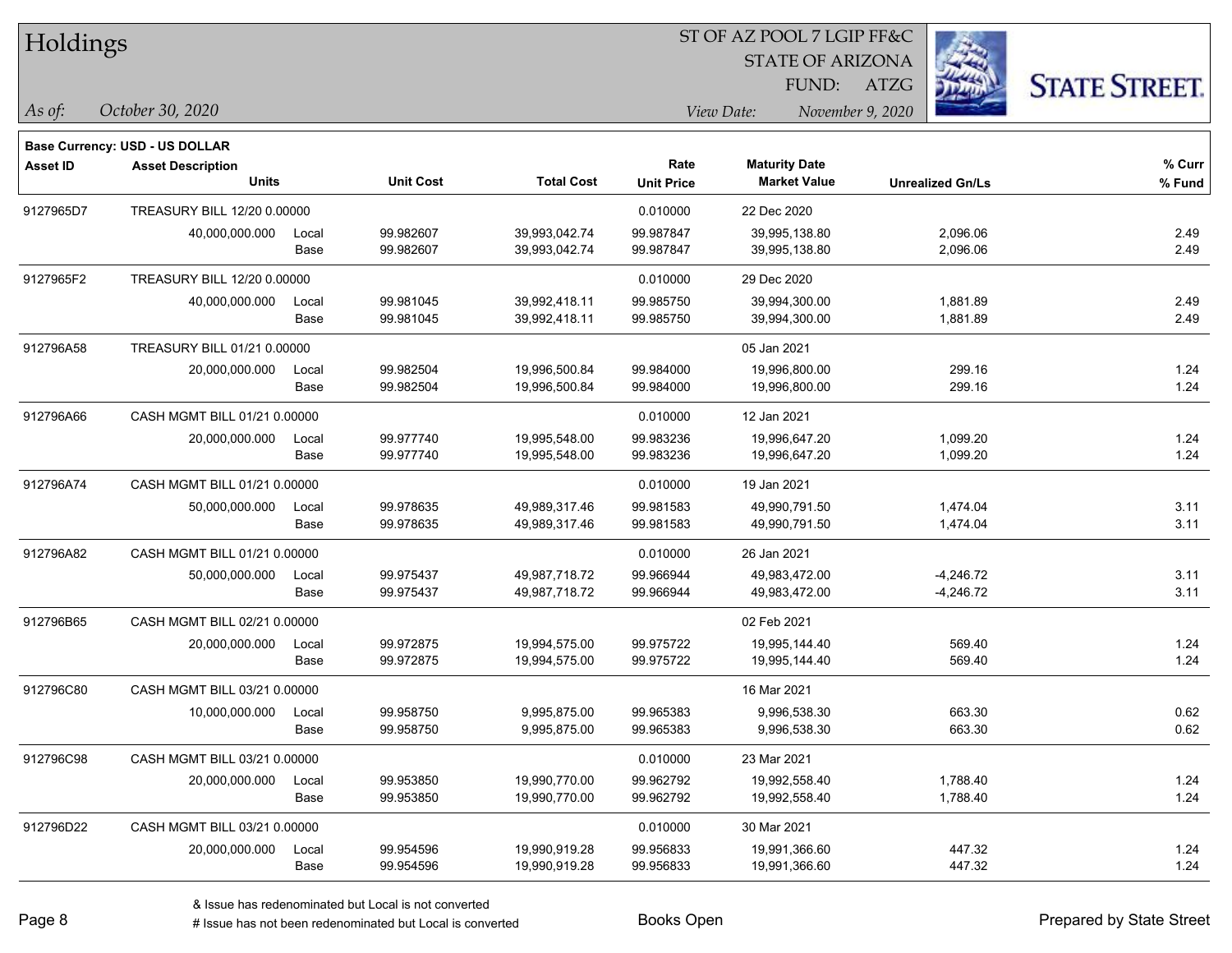| Holdings |
|----------|
|          |

#### ST OF AZ POOL 7 LGIP FF&C

STATE OF ARIZONA

FUND: ATZG



*As of: View Date: November 9, 2020*

|  | As of: | October 30, 2020 |  |
|--|--------|------------------|--|
|--|--------|------------------|--|

|                 | Base Currency: USD - US DOLLAR |                             |                  |                   |                   |                      |                         |        |
|-----------------|--------------------------------|-----------------------------|------------------|-------------------|-------------------|----------------------|-------------------------|--------|
| <b>Asset ID</b> | <b>Asset Description</b>       |                             |                  |                   | Rate              | <b>Maturity Date</b> |                         | % Curr |
|                 | <b>Units</b>                   |                             | <b>Unit Cost</b> | <b>Total Cost</b> | <b>Unit Price</b> | <b>Market Value</b>  | <b>Unrealized Gn/Ls</b> | % Fund |
| 912796SU4       |                                | TREASURY BILL 11/19 0.00000 |                  |                   |                   | 29 Nov 2019          |                         |        |
|                 | 0.000                          | Local                       | 0.000000         | $-3,237.61$       | 0.000000          | 0.00                 | 3,237.61                | 0.00   |
|                 |                                | Base                        | 0.000000         | $-3,237.61$       | 0.000000          | 0.00                 | 3,237.61                | 0.00   |
| 912796SZ3       | TREASURY BILL 07/20 0.00000    |                             |                  |                   | 0.010000          | 16 Jul 2020          |                         |        |
|                 | 0.000                          | Local                       | 0.000000         | $-0.01$           | 0.000000          | 0.00                 | 0.01                    | 0.00   |
|                 |                                | Base                        | 0.000000         | $-0.01$           | 0.000000          | 0.00                 | 0.01                    | 0.00   |
| 912796TP4       | TREASURY BILL 11/20 0.00000    |                             |                  |                   | 0.010000          | 05 Nov 2020          |                         |        |
|                 | 30,000,000.000                 | Local                       | 99.998794        | 29,999,638.33     | 99.999396         | 29,999,818.80        | 180.47                  | 1.87   |
|                 |                                | Base                        | 99.998794        | 29,999,638.33     | 99.999396         | 29,999,818.80        | 180.47                  | 1.87   |
| 912796TU3       | TREASURY BILL 12/20 0.00000    |                             |                  |                   | 0.010000          | 03 Dec 2020          |                         |        |
|                 | 50,000,000.000                 | Local                       | 99.989947        | 49,994,973.33     | 99.992681         | 49,996,340.50        | 1,367.17                | 3.11   |
|                 |                                | Base                        | 99.989947        | 49,994,973.33     | 99.992681         | 49,996,340.50        | 1,367.17                | 3.11   |
| 912796TY5       | TREASURY BILL 12/20 0.00000    |                             |                  |                   | 0.010000          | 31 Dec 2020          |                         |        |
|                 | 30,000,000.000                 | Local                       | 99.983194        | 29,994,958.29     | 99.984840         | 29,995,452.00        | 493.71                  | 1.87   |
|                 |                                | Base                        | 99.983194        | 29,994,958.29     | 99.984840         | 29,995,452.00        | 493.71                  | 1.87   |
| 912796UB3       | TREASURY BILL 07/20 0.00000    |                             |                  |                   | 0.010000          | 02 Jul 2020          |                         |        |
|                 | 0.000                          | Local                       | 0.000000         | 77,805.00         | 0.000000          | 0.00                 | $-77,805.00$            | 0.00   |
|                 |                                | Base                        | 0.000000         | 77,805.00         | 0.000000          | 0.00                 | $-77,805.00$            | 0.00   |
| 912796UC1       | TREASURY BILL 01/21 0.00000    |                             |                  |                   | 0.010000          | 28 Jan 2021          |                         |        |
|                 | 20,000,000.000                 | Local                       | 99.972500        | 19,994,500.00     | 99.977042         | 19,995,408.40        | 908.40                  | 1.24   |
|                 |                                | Base                        | 99.972500        | 19,994,500.00     | 99.977042         | 19,995,408.40        | 908.40                  | 1.24   |
| 912796VP1       | TREASURY BILL 08/19 0.00000    |                             |                  |                   |                   | 06 Aug 2019          |                         |        |
|                 | 0.000                          | Local                       | 0.000000         | $-2,421.88$       | 0.000000          | 0.00                 | 2,421.88                | 0.00   |
|                 |                                | Base                        | 0.000000         | $-2,421.88$       | 0.000000          | 0.00                 | 2,421.88                | 0.00   |
| 912796WZ8       | TREASURY BILL 08/20 0.00000    |                             |                  |                   |                   | 06 Aug 2020          |                         |        |
|                 | 0.000                          | Local                       | 0.000000         | 5,438.98          | 0.000000          | 0.00                 | $-5,438.98$             | 0.00   |
|                 |                                | Base                        | 0.000000         | 5,438.98          | 0.000000          | 0.00                 | $-5,438.98$             | 0.00   |
| 912796XB0       | TREASURY BILL 03/20 0.00000    |                             |                  |                   |                   | 17 Mar 2020          |                         |        |
|                 | 0.000                          | Local                       | 0.000000         | -646.25           | 0.000000          | 0.00                 | 646.25                  | 0.00   |
|                 |                                | Base                        | 0.000000         | -646.25           | 0.000000          | 0.00                 | 646.25                  | 0.00   |
|                 |                                |                             |                  |                   |                   |                      |                         |        |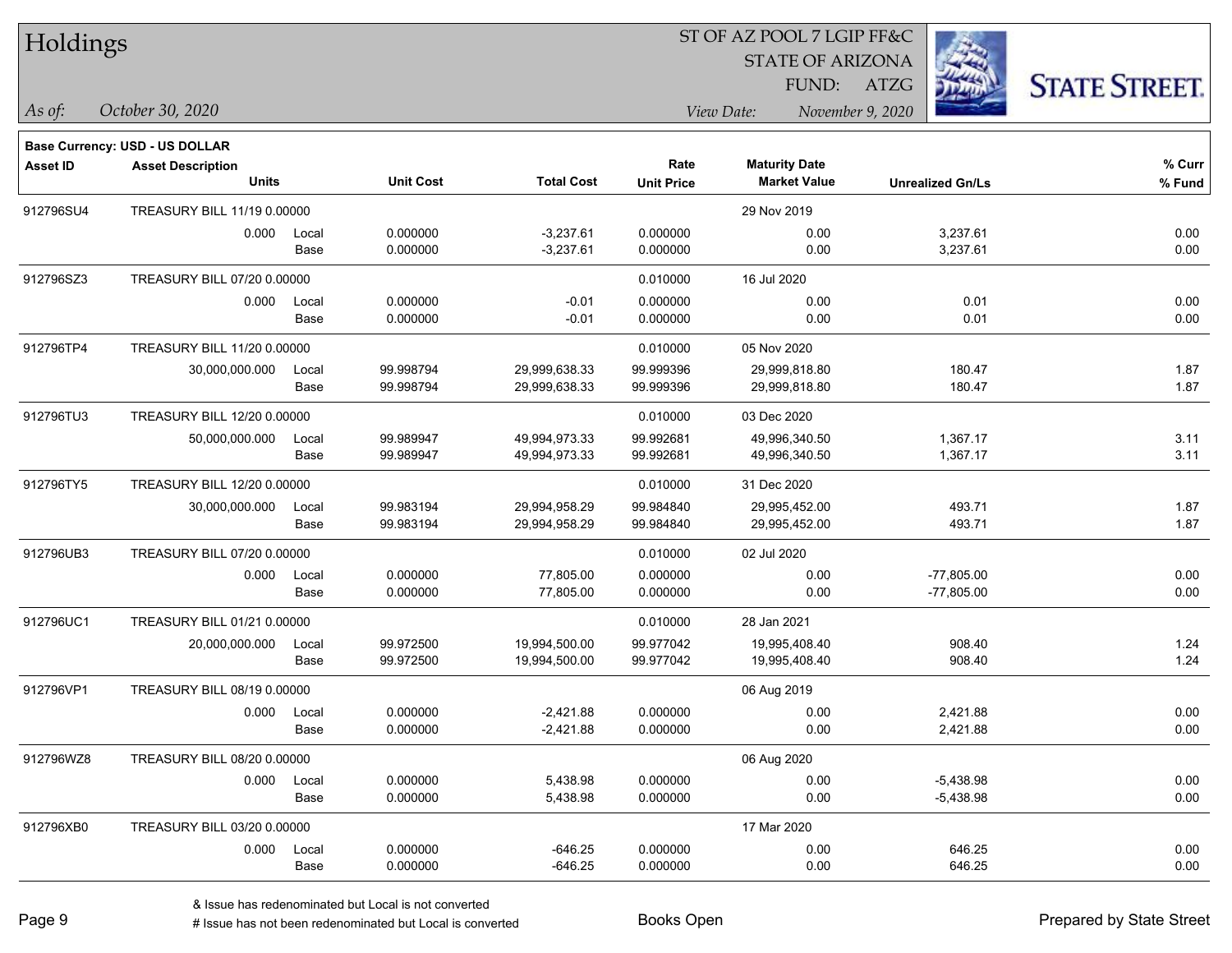| Holdings               |                                          |       |                  |                   |                           | ST OF AZ POOL 7 LGIP FF&C                   |                         |                      |
|------------------------|------------------------------------------|-------|------------------|-------------------|---------------------------|---------------------------------------------|-------------------------|----------------------|
|                        |                                          |       |                  |                   |                           | <b>STATE OF ARIZONA</b>                     |                         |                      |
|                        |                                          |       |                  |                   |                           | FUND:                                       | <b>ATZG</b>             | <b>STATE STREET.</b> |
| As of:                 | October 30, 2020                         |       |                  |                   |                           | View Date:<br>November 9, 2020              |                         |                      |
|                        | Base Currency: USD - US DOLLAR           |       |                  |                   |                           |                                             |                         |                      |
| Asset ID               | <b>Asset Description</b><br><b>Units</b> |       | <b>Unit Cost</b> | <b>Total Cost</b> | Rate<br><b>Unit Price</b> | <b>Maturity Date</b><br><b>Market Value</b> | <b>Unrealized Gn/Ls</b> | % Curr<br>% Fund     |
| 912796XE4              | TREASURY BILL 02/21 0.00000              |       |                  |                   |                           | 25 Feb 2021                                 |                         |                      |
|                        | 10,000,000.000                           | Local | 99.962139        | 9,996,213.87      | 99.967656                 | 9,996,765.60                                | 551.73                  | 0.62                 |
|                        |                                          | Base  | 99.962139        | 9,996,213.87      | 99.967656                 | 9,996,765.60                                | 551.73                  | 0.62                 |
| 91282CAA9              | US TREASURY FRN 07/22 VAR                |       |                  |                   | 0.155025                  | 31 Jul 2022                                 |                         |                      |
|                        | 5,000,000.000                            | Local | 99.991164        | 4,999,558.19      | 99.995585                 | 4,999,779.25                                | 221.06                  | 0.31                 |
|                        |                                          | Base  | 99.991164        | 4,999,558.19      | 99.995585                 | 4,999,779.25                                | 221.06                  | 0.31                 |
| <b>US DOLLAR Total</b> |                                          |       |                  |                   |                           |                                             |                         |                      |
|                        | 1,125,000,000.000                        | Local |                  | 1,124,869,280.54  |                           | 1,124,818,326.35                            | $-50,954.19$            | 70.01                |
|                        |                                          | Base  |                  | 1,124,869,280.54  |                           | 1,124,818,326.35                            | -50,954.19              | 70.01                |
|                        | <b>FIXED INCOME Total</b>                |       |                  |                   |                           |                                             |                         |                      |
|                        | 1,125,000,000.000                        | Base  |                  | 1,124,869,280.54  |                           | 1,124,818,326.35                            | $-50,954.19$            | 70.01                |

Page 10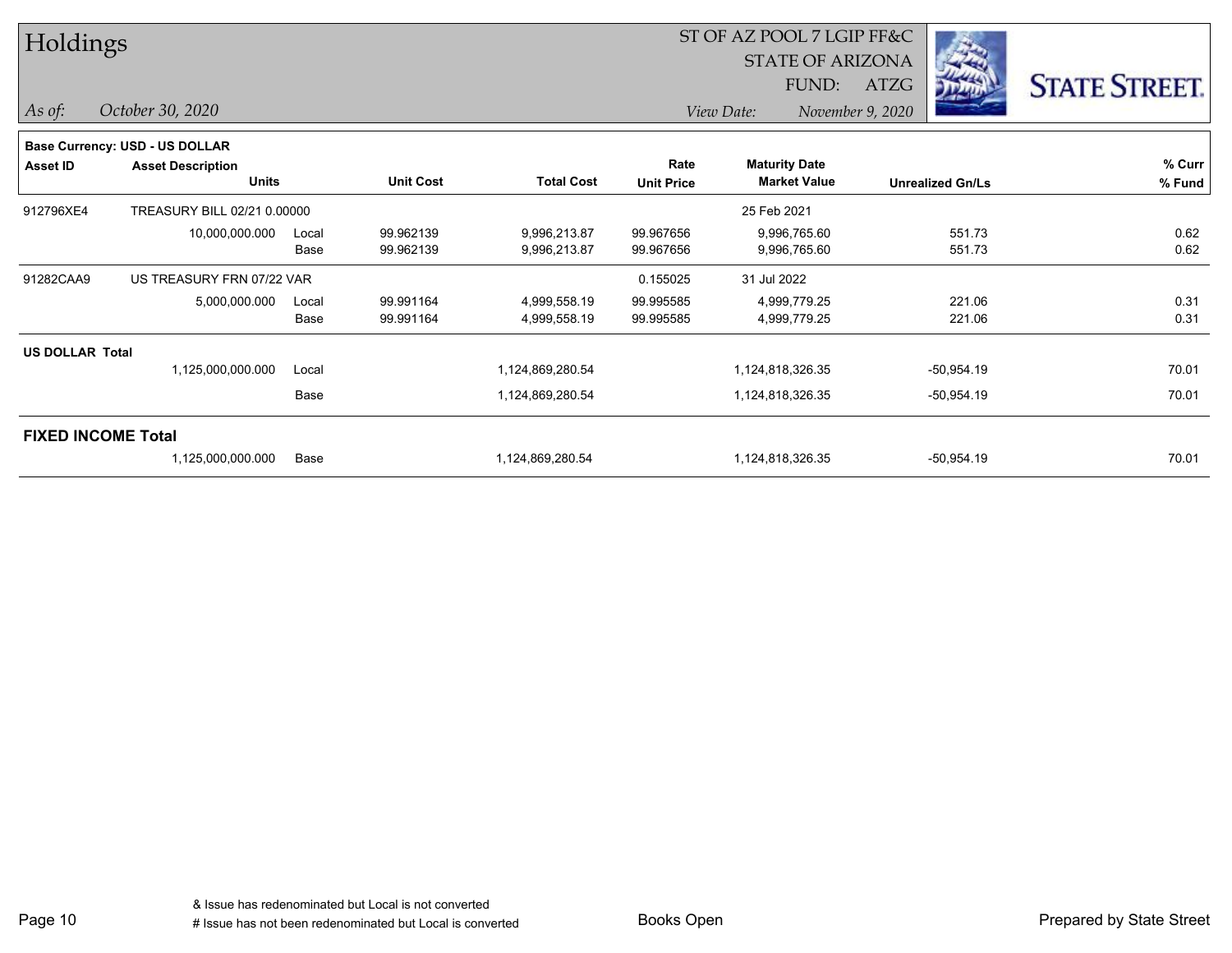| FUND:<br>ATZG<br>$\vert$ As of:<br>October 30, 2020<br>November 9, 2020<br>View Date:<br><b>Base Currency: USD - US DOLLAR</b><br><b>Maturity Date</b><br>Rate<br><b>Asset Description</b><br><b>Asset ID</b><br><b>Total Cost</b><br><b>Unit Cost</b><br><b>Market Value</b><br><b>Units</b><br><b>Unit Price</b><br><b>Unrealized Gn/Ls</b> |                   | 1,606,971,879.630 | Base | 1,606,804,130.61 |                           | 1,606,753,176.42 |  | -50.954.19 | 100.00               |
|-----------------------------------------------------------------------------------------------------------------------------------------------------------------------------------------------------------------------------------------------------------------------------------------------------------------------------------------------|-------------------|-------------------|------|------------------|---------------------------|------------------|--|------------|----------------------|
|                                                                                                                                                                                                                                                                                                                                               | <b>FUND Total</b> |                   |      |                  |                           |                  |  |            |                      |
|                                                                                                                                                                                                                                                                                                                                               |                   |                   |      |                  |                           |                  |  |            | % Curr<br>% Fund     |
|                                                                                                                                                                                                                                                                                                                                               |                   |                   |      |                  |                           |                  |  |            |                      |
| Holdings<br><b>STATE OF ARIZONA</b>                                                                                                                                                                                                                                                                                                           |                   |                   |      |                  | ST OF AZ POOL 7 LGIP FF&C |                  |  |            | <b>STATE STREET.</b> |

Page 11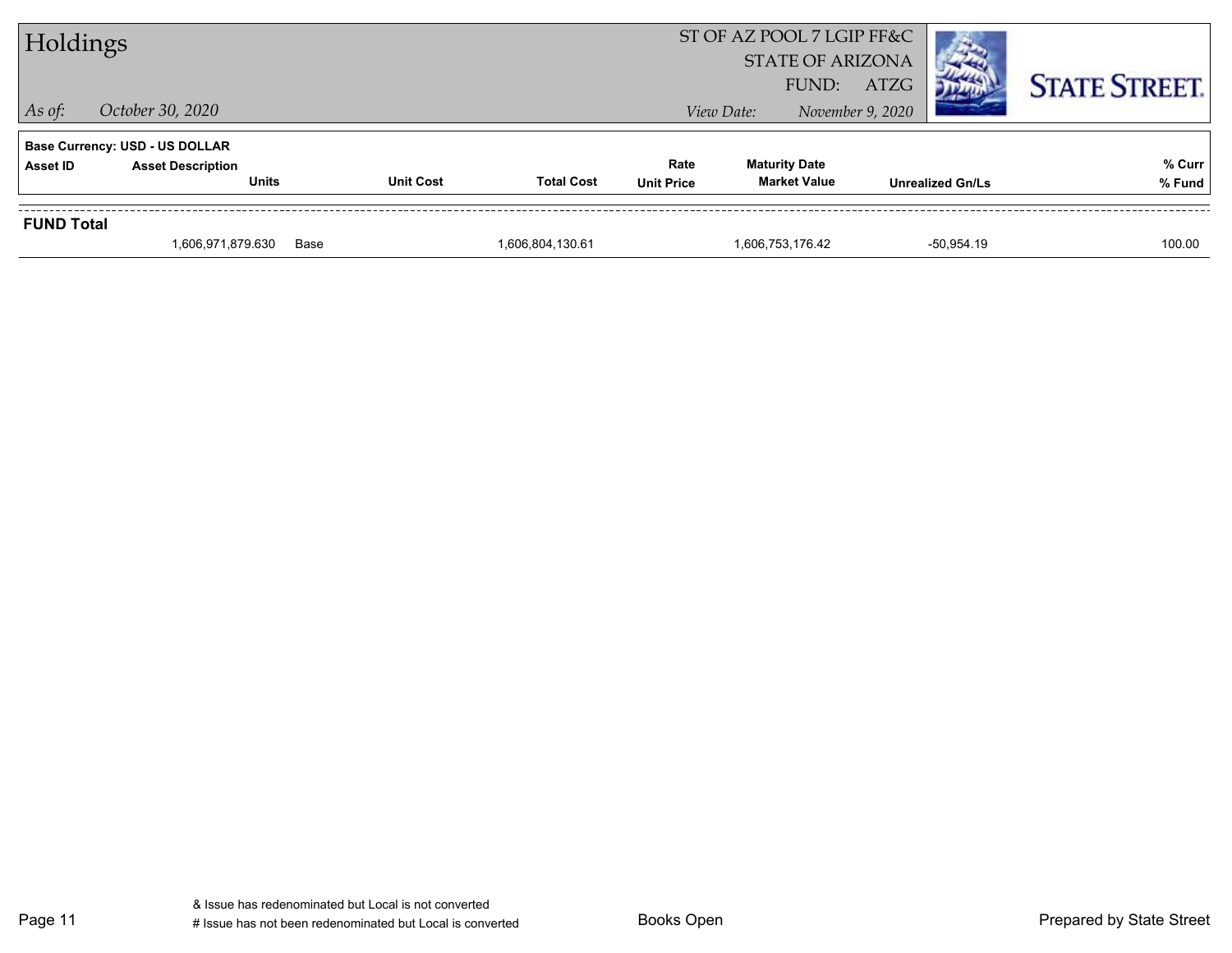# Holdings

### Currency Summary

*As of: October 30, 2020*

## ST OF AZ POOL 7 LGIP FF&C

STATE OF ARIZONA

FUND: ATZG



*View Date:November 9, 2020*

#### **Base Currency:USD - US DOLLAR**

|                        |                   |       |                   |                     | % Currency |                         |                          |                           |
|------------------------|-------------------|-------|-------------------|---------------------|------------|-------------------------|--------------------------|---------------------------|
|                        | <b>Units</b>      |       | <b>Total Cost</b> | <b>Market Value</b> | % Fund     | <b>Unreal Sec Gn/Ls</b> | <b>Unreal Curr Gn/Ls</b> | <b>Total Unreal Gn/Ls</b> |
| <b>US DOLLAR</b>       |                   |       |                   |                     |            |                         | Exchange Rate:           | 1.000000                  |
| <b>CASH</b>            |                   |       |                   |                     |            |                         |                          |                           |
|                        | $-2,590.560$      | Local | $-2,590.56$       | $-2,590.56$         | 0.00       | 0.00                    |                          | 0.00                      |
|                        |                   | Base  | $-2,590.56$       | $-2,590.56$         | 0.00       | 0.00                    | 0.00                     | 0.00                      |
| <b>CASH EQUIVALENT</b> |                   |       |                   |                     |            |                         |                          |                           |
|                        | 481,974,470.190   | Local | 481,937,440.63    | 481,937,440.63      | 29.99      | 0.00                    |                          | 0.00                      |
|                        |                   | Base  | 481,937,440.63    | 481,937,440.63      | 29.99      | 0.00                    | 0.00                     | 0.00                      |
| <b>FIXED INCOME</b>    |                   |       |                   |                     |            |                         |                          |                           |
|                        | 1,125,000,000.000 | Local | 1,124,869,280.54  | 1,124,818,326.35    | 70.01      | $-50,954.19$            |                          | -50,954.19                |
|                        |                   | Base  | 1,124,869,280.54  | 1,124,818,326.35    | 70.01      | $-50,954.19$            | 0.00                     | $-50,954.19$              |
| <b>US DOLLAR Total</b> |                   |       |                   |                     |            |                         |                          |                           |
|                        | 1,606,971,879.630 | Local | 1,606,804,130.61  | 1,606,753,176.42    | 100.00     | $-50,954.19$            |                          | $-50,954.19$              |
|                        |                   | Base  | 1,606,804,130.61  | 1,606,753,176.42    | 100.00     | $-50,954.19$            | 0.00                     | $-50,954.19$              |
| <b>FUND Total</b>      |                   |       |                   |                     |            |                         |                          |                           |
|                        | 1,606,971,879.630 | Base  | 1,606,804,130.61  | 1,606,753,176.42    | 100.00     | $-50,954.19$            | 0.00                     | $-50,954.19$              |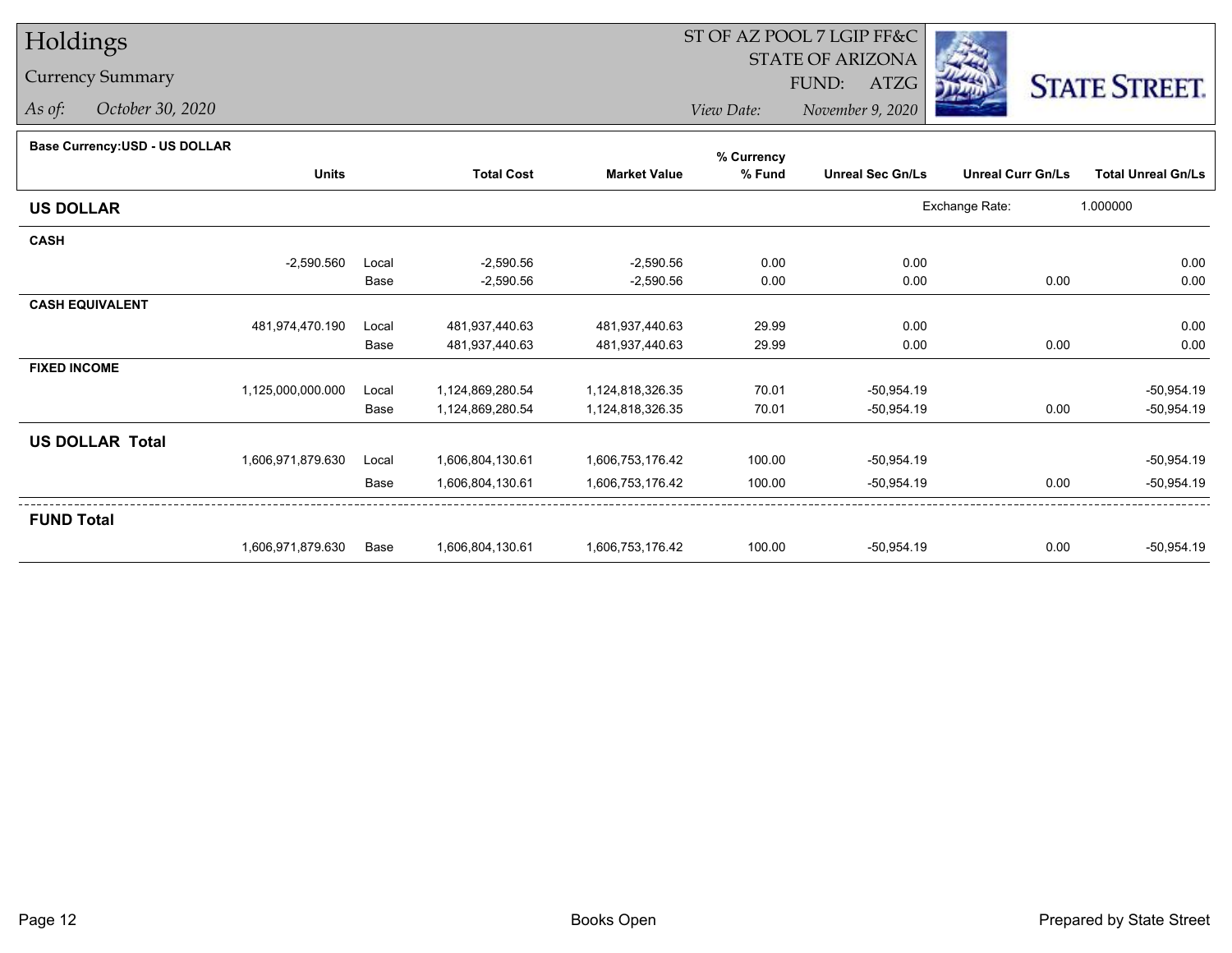|                      | Holdings                       |                   |                     |            | ST OF AZ POOL 7 LGIP FF&C |                          |                           |
|----------------------|--------------------------------|-------------------|---------------------|------------|---------------------------|--------------------------|---------------------------|
| <b>Asset Summary</b> |                                |                   |                     |            | <b>STATE OF ARIZONA</b>   |                          |                           |
|                      |                                |                   |                     |            | ATZG<br>FUND:             |                          | <b>STATE STREET.</b>      |
| As of:               | October 30, 2020               |                   |                     | View Date: | November 9, 2020          |                          |                           |
|                      | Base Currency: USD - US DOLLAR |                   |                     |            |                           |                          |                           |
|                      | <b>Units</b>                   | <b>Total Cost</b> | <b>Market Value</b> | % Fund     | <b>Unreal Sec Gn/Ls</b>   | <b>Unreal Curr Gn/Ls</b> | <b>Total Unreal Gn/Ls</b> |
| <b>CASH</b>          |                                |                   |                     |            |                           |                          |                           |
| US DOLLAR            |                                |                   |                     |            |                           |                          |                           |
|                      | $-2,590.560$                   | $-2,590.56$       | $-2,590.56$         | 0.00       | 0.00                      | 0.00                     | 0.00                      |
| <b>CASH Total</b>    |                                |                   |                     |            |                           |                          |                           |
|                      | $-2,590.560$                   | $-2,590.56$       | $-2,590.56$         | 0.00       | 0.00                      | 0.00                     | 0.00                      |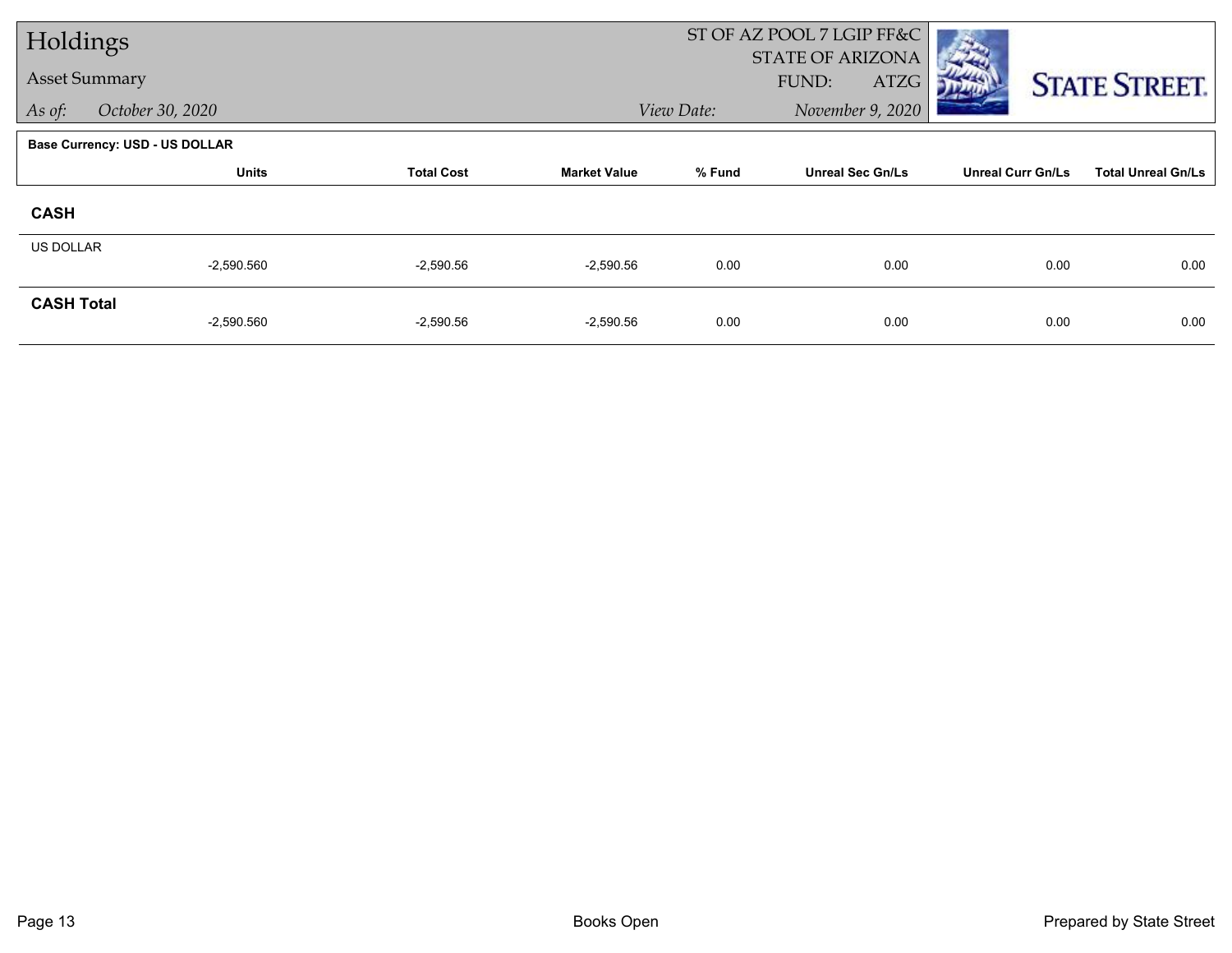|           | Holdings                                        |                   |                     | ST OF AZ POOL 7 LGIP FF&C |                                          |                          |                           |
|-----------|-------------------------------------------------|-------------------|---------------------|---------------------------|------------------------------------------|--------------------------|---------------------------|
|           | <b>Asset Summary</b>                            |                   |                     |                           | <b>STATE OF ARIZONA</b><br>FUND:<br>ATZG |                          | <b>STATE STREET.</b>      |
| As of:    | October 30, 2020                                |                   |                     | View Date:                | November 9, 2020                         |                          |                           |
|           | <b>Base Currency: USD - US DOLLAR</b>           |                   |                     |                           |                                          |                          |                           |
|           | <b>Units</b>                                    | <b>Total Cost</b> | <b>Market Value</b> | % Fund                    | <b>Unreal Sec Gn/Ls</b>                  | <b>Unreal Curr Gn/Ls</b> | <b>Total Unreal Gn/Ls</b> |
|           | <b>CASH EQUIVALENT</b>                          |                   |                     |                           |                                          |                          |                           |
| US DOLLAR |                                                 |                   |                     |                           |                                          |                          |                           |
|           | 481,974,470.190                                 | 481,937,440.63    | 481,937,440.63      | 29.99                     | 0.00                                     | 0.00                     | 0.00                      |
|           | <b>CASH EQUIVALENT Total</b><br>481,974,470.190 | 481,937,440.63    | 481,937,440.63      | 29.99                     | 0.00                                     | 0.00                     | 0.00                      |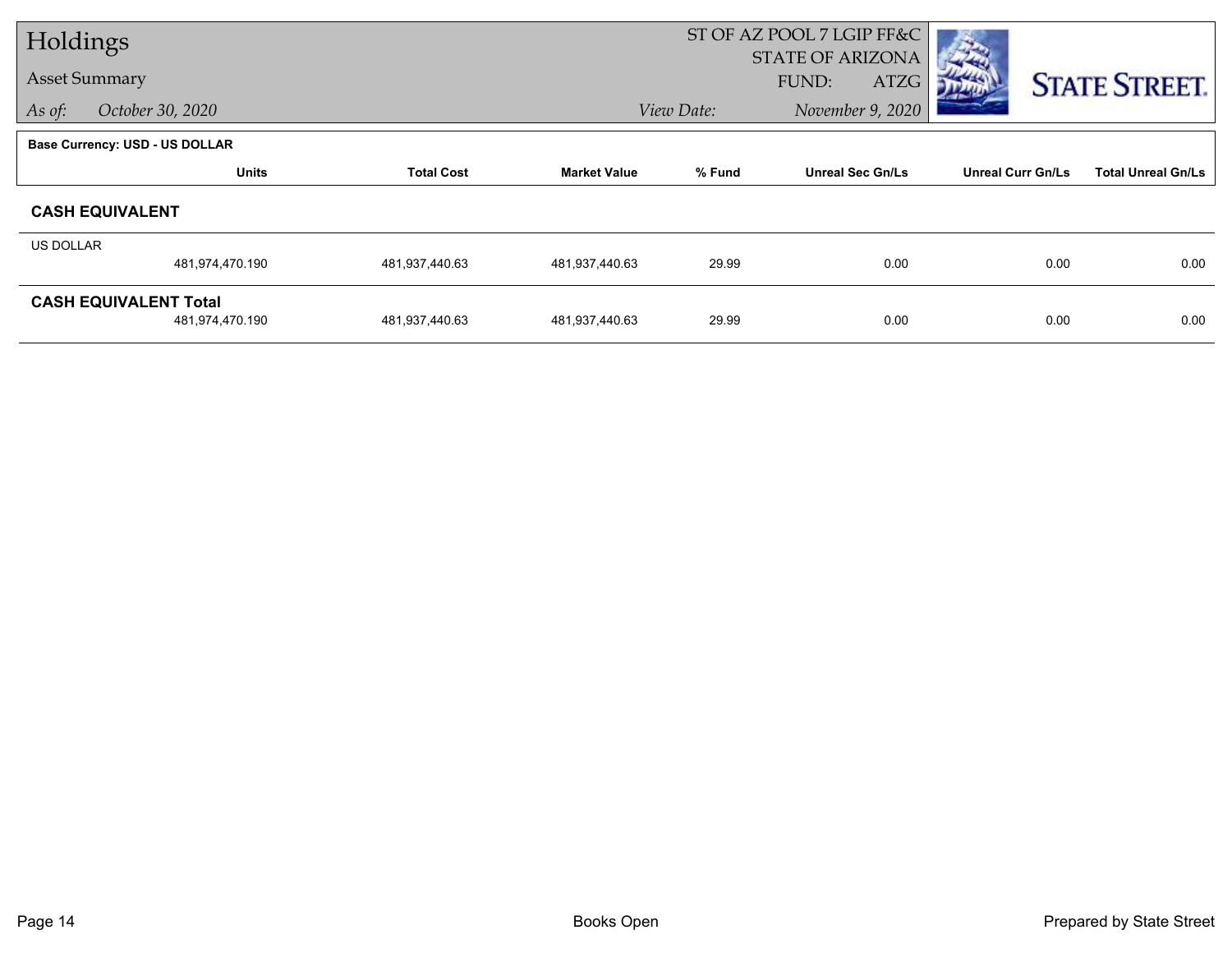|                  | Holdings                              |                   |                     | ST OF AZ POOL 7 LGIP FF&C |                         |                          |                           |
|------------------|---------------------------------------|-------------------|---------------------|---------------------------|-------------------------|--------------------------|---------------------------|
|                  |                                       |                   |                     |                           | <b>STATE OF ARIZONA</b> |                          |                           |
|                  | <b>Asset Summary</b>                  |                   |                     |                           | ATZG<br>FUND:           |                          | <b>STATE STREET.</b>      |
| As of:           | October 30, 2020                      |                   |                     | View Date:                | November 9, 2020        |                          |                           |
|                  | <b>Base Currency: USD - US DOLLAR</b> |                   |                     |                           |                         |                          |                           |
|                  | <b>Units</b>                          | <b>Total Cost</b> | <b>Market Value</b> | % Fund                    | <b>Unreal Sec Gn/Ls</b> | <b>Unreal Curr Gn/Ls</b> | <b>Total Unreal Gn/Ls</b> |
|                  | <b>FIXED INCOME</b>                   |                   |                     |                           |                         |                          |                           |
| <b>US DOLLAR</b> |                                       |                   |                     |                           |                         |                          |                           |
|                  | 1,125,000,000.000                     | 1,124,869,280.54  | 1,124,818,326.35    | 70.01                     | $-50,954.19$            | 0.00                     | $-50,954.19$              |
|                  | <b>FIXED INCOME Total</b>             |                   |                     |                           |                         |                          |                           |
|                  | 1,125,000,000.000                     | 1,124,869,280.54  | 1,124,818,326.35    | 70.01                     | $-50,954.19$            | 0.00                     | $-50,954.19$              |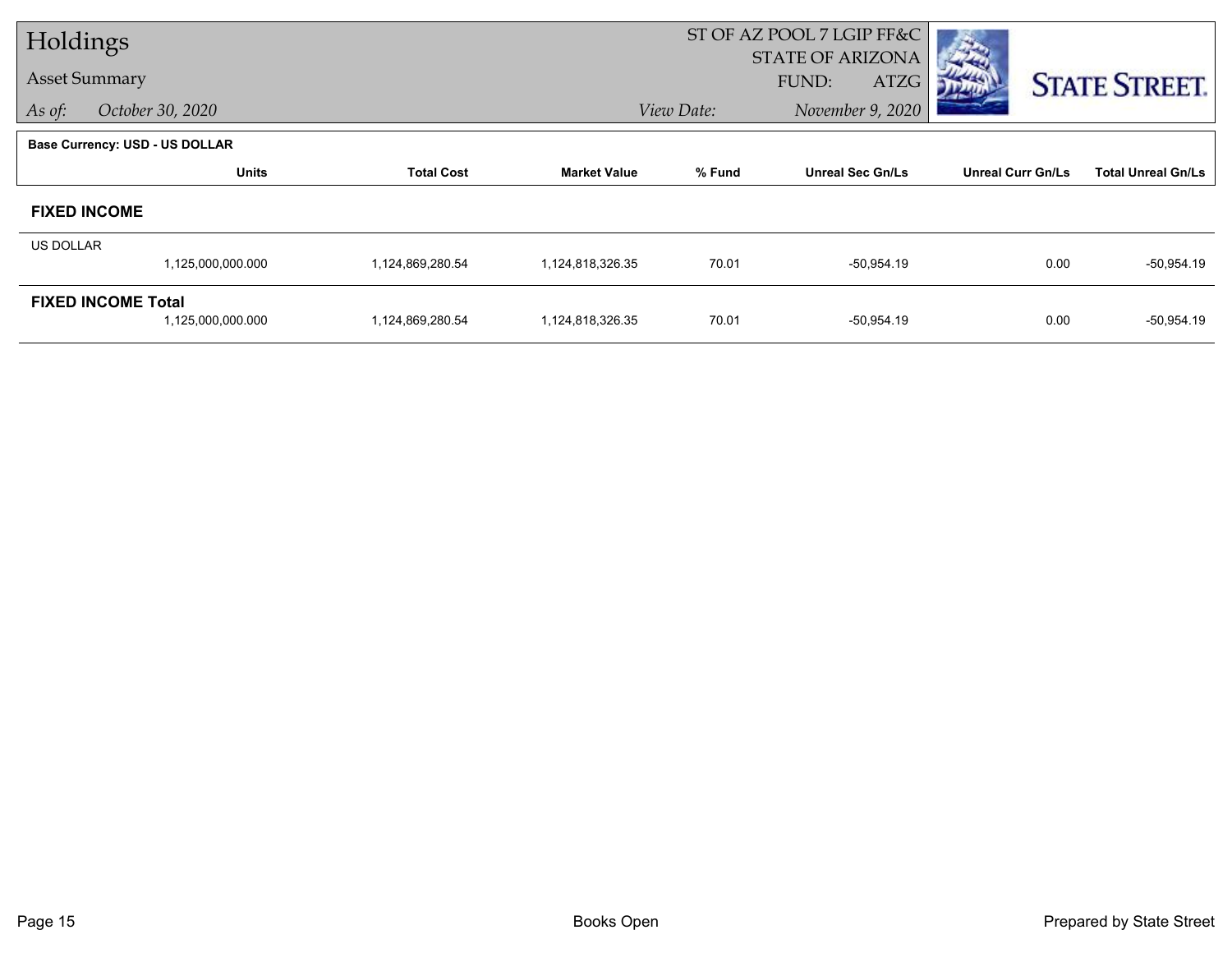| Holdings                   |                                       |                  |                     | ST OF AZ POOL 7 LGIP FF&C |                         |  |                          |                           |
|----------------------------|---------------------------------------|------------------|---------------------|---------------------------|-------------------------|--|--------------------------|---------------------------|
|                            |                                       |                  |                     |                           | <b>STATE OF ARIZONA</b> |  |                          |                           |
|                            | <b>Asset Summary</b>                  |                  |                     | <b>ATZG</b><br>FUND:      |                         |  |                          | <b>STATE STREET.</b>      |
| October 30, 2020<br>As of: |                                       |                  |                     | View Date:                | November 9, 2020        |  |                          |                           |
|                            | <b>Base Currency: USD - US DOLLAR</b> |                  |                     |                           |                         |  |                          |                           |
|                            | <b>Total Cost</b><br>Units            |                  | <b>Market Value</b> | % Fund                    | <b>Unreal Sec Gn/Ls</b> |  | <b>Unreal Curr Gn/Ls</b> | <b>Total Unreal Gn/Ls</b> |
| <b>FUND Total</b>          |                                       |                  |                     |                           |                         |  |                          |                           |
|                            | 1,606,971,879.630                     | 1,606,804,130.61 | 1,606,753,176.42    | 100.00                    | -50.954.19              |  | 0.00                     | $-50,954.19$              |